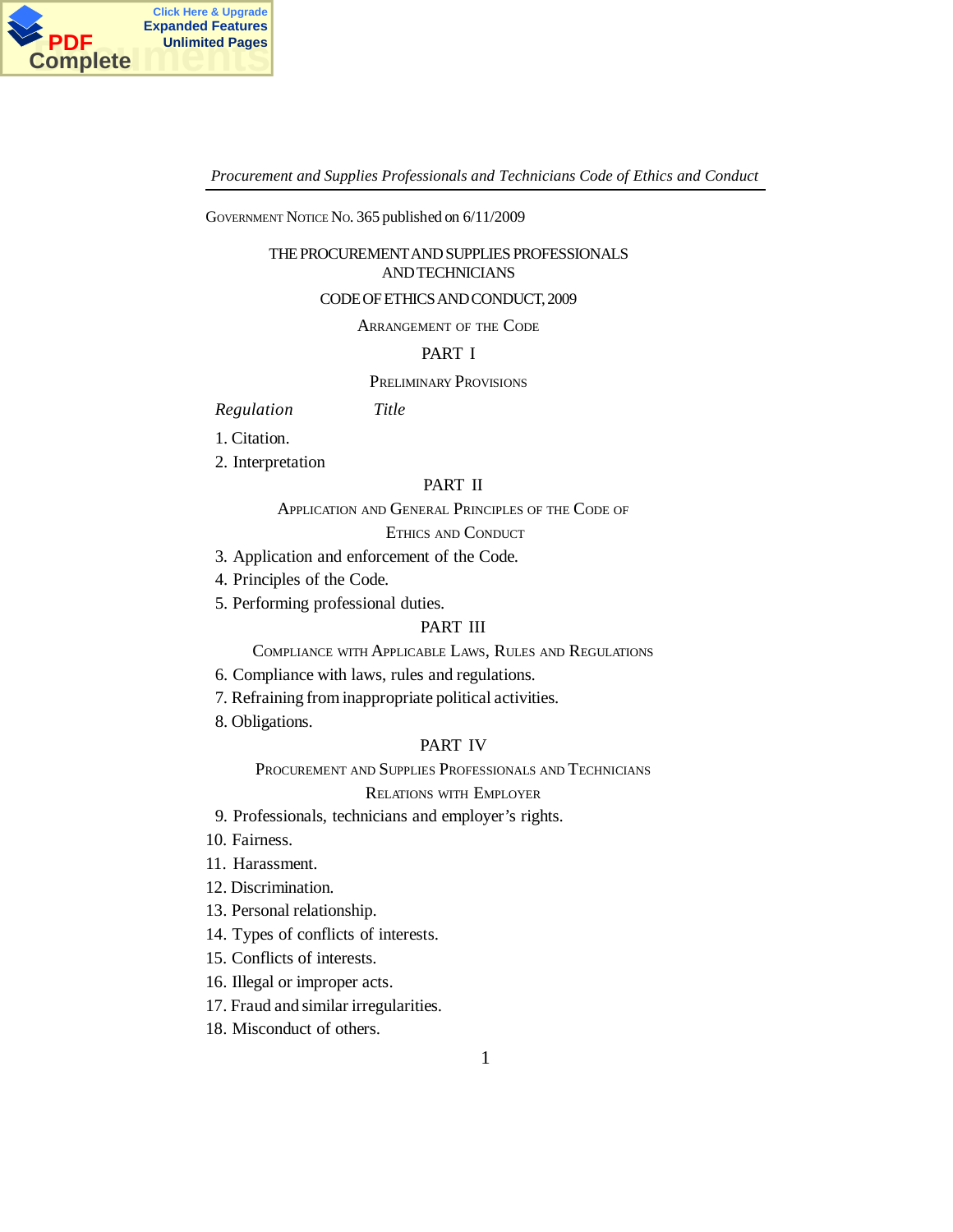

*GN. No. 365 (contd.)*

### PART V

# PUBLIC DISCLOSURE, ACCOUNTING CONTROLS, PROCEDURES AND RECORDS

- 19. Proper maintanance of records.
- 20. Legal requirements.
- 21. Discretion.
- 22. Principles of disclosure.
- 23. Disclosure and certification to be inspected by public.
- 24. Where records do not conform.

#### PART VI

## DEALIND WITH BUSINESS PARTNERS, VENDORS AND CUSTOMERS

- 25. Procurement of goods, works and services.
- 26. Gifts, bribes and entertaininments.
- 27. Dealing with prospects and customers.

# PART VII

CONFIDENTIALITY AND PROTECTION OF INFORMATION AND PROPRETY

### OR THE EMPLOYER

- 28. Use and disclosure of inside information.
- 29. Propewr use of resources.
- 30. Protecting employer's or client's property.
- 31. Media relations

# PART VIII

### REPORTING VIOLATIONS OF THE CODE AND NON-RETALIATION

- 32. Reporting violations.
- 33. Preliminary investigation by the executive director.
- 34. Investigation by the disciplinary committee.
- 35. Register of complaints.
- 36. Complaints to be submitted anonymously.
- 37. Determination of complaints.
- 38. Non-retaliation policy.

## PART IX

ADMINISTRATION AND ENFORCEMENT OF THE CODE OF ETHICS AND CONDUCT

- 39. Prohibited appointments to other positions.
- 40. Failure to comply with the Code.
- 41. Disciplinary action to be taken.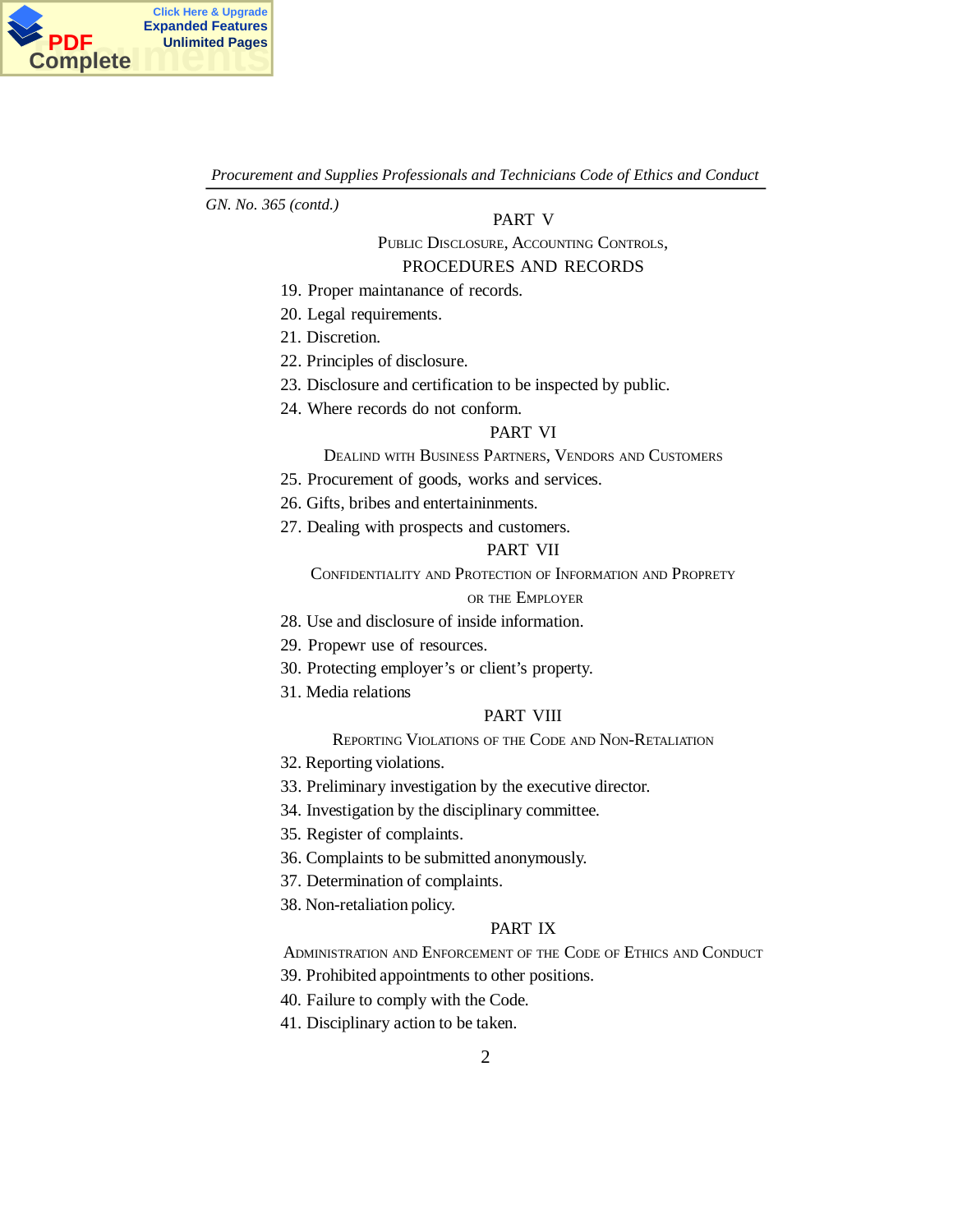

*GN. No. 365 (contd.)*

- 42. Financial interest in contracts.
- 43. Disclosure of financial interest.
- 44. Professionals or technicians having financial interest in contracts of employer.
- 45. Additional remedies for violations of conflict of interests.
- 46. Former professional or technician acting or receiving compensation from employer.

# PART X

MISCELLANEOUS PROVISIONS

- 47. This Code and other laws.
- 48. Revocation.
- 49. Consequential and transitional provisions.

\_\_\_\_\_\_\_\_\_\_\_\_\_ SCHEDULES  $\overline{\phantom{a}}$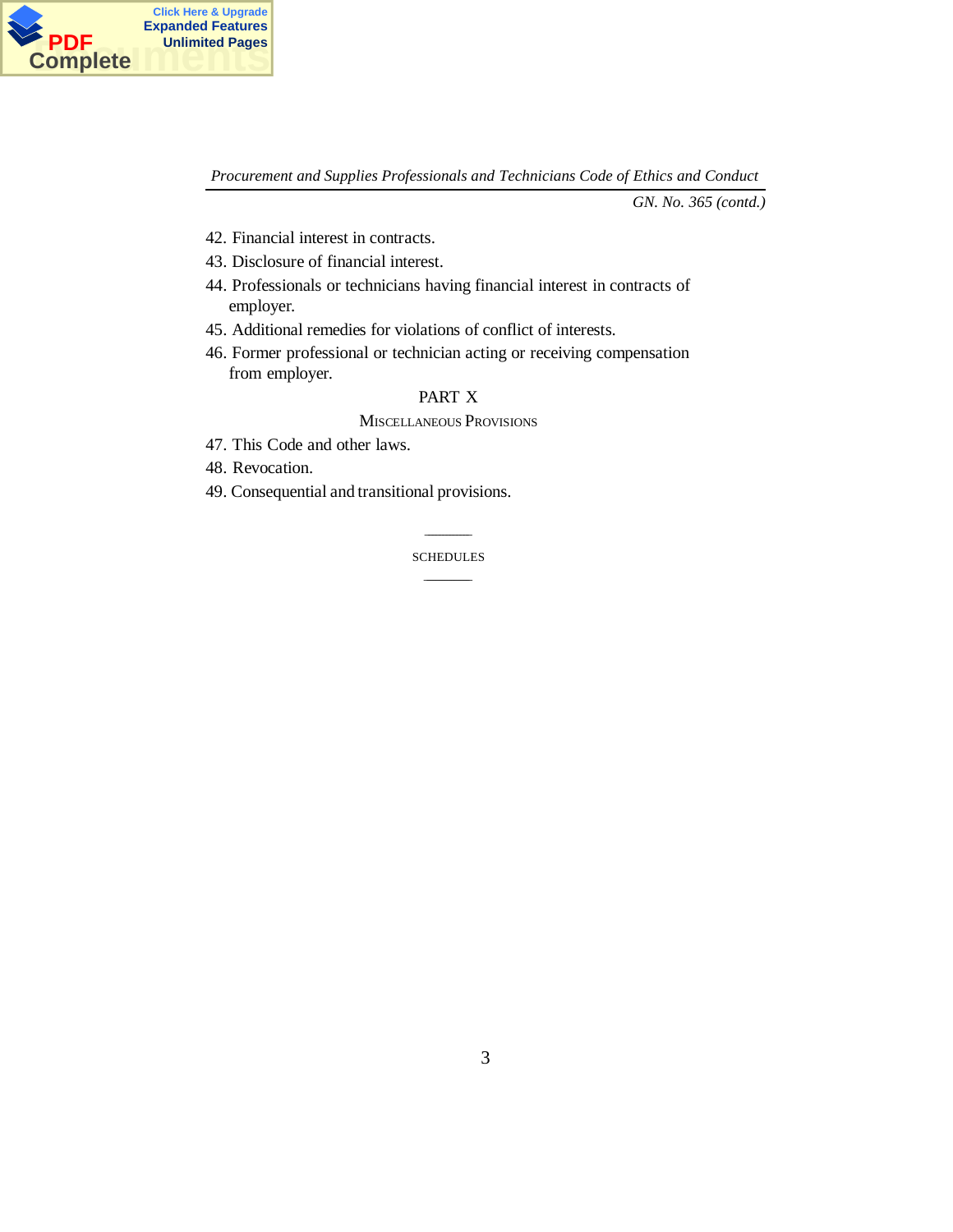

*GN. No. 365 (contd.)*

# THE PROCUREMENT AND SUPPLIES PROFESSIONALS

### AND TECHNICIANS BOARD ACT

### (CAP. 179)

### CODE OF ETHICS AND CONDUCT

*(Made under section 49)* THE PROCUREMENT AND SUPPLIES PROFESSIONALS AND TECHNICIANS CODE OF ETHICS AND CONDUCT, 2009

#### PART I

### PRELIMINARY PROVISIONS

 $1.$ --(1) This Code may be cited as the procurement and supplies Professionals and Technicians Code of Ethics and Conduct, 2009.

Application

Citation

2. This Code shall apply to all procurement and supplies professionals and technicians.

Interpretation Cap. 179  $3. - (1)$  in this Code unless the context otherwise requires:-

"Act" means the Procurement and Supplies Professionals and Technicians Board Act;

"Board" means the Procurement and Supplies Professionals and Technicians Board established under section 4 of the Act;

"Code" means the procurement and supplies professionals and technicians code of ethics and conduct, 2009;

"committee" means Committee of the Boad established under these Regulations;

"conflict of interest"means a situation where:-

(a) a procurement and supplies professional, procurement auditor, supplies and stock auditor or technician, as the case may be, has two or more duties or interests that are mutually incompatible; or

(b) there is a clash between public and private or personal interests or any other interests of an individual concerned.

"complainant" means a person making the complaint or allegation before the board;

"complaint" means an allegation that some known or unknown person, has committed a violation of this code;

"disciplinary committee" means the registration and disciplinary committee of the board established under these regulations;

"ethical behaviour" includes the concepts of honesty, integrity, probity, diligence, fairness, trust, respect, consistence, avoiding conflicts of interest, and not making improper use of an individual's position;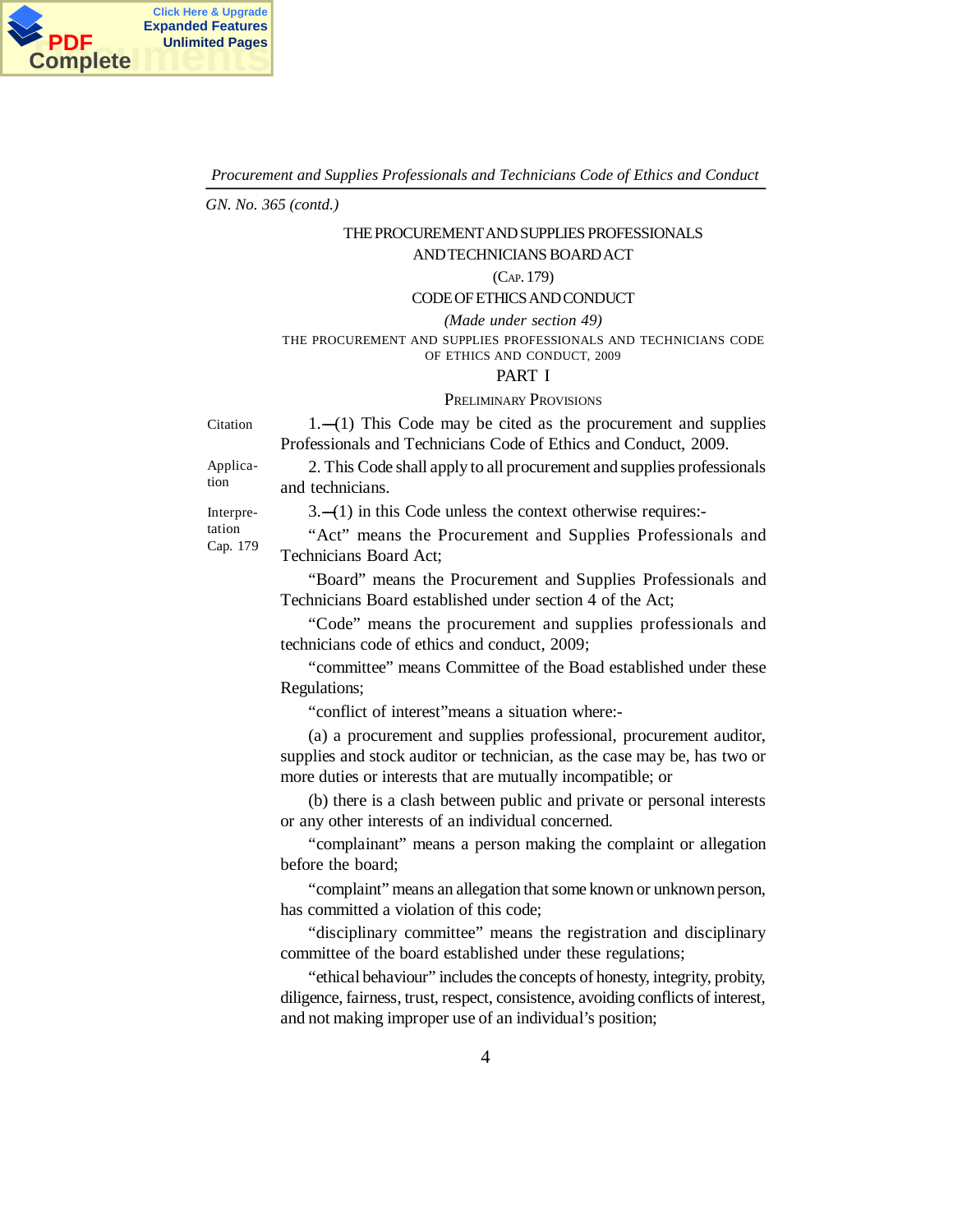

*GN. No. 365 (contd.)*

"Executive Director" means the chief executive officer of the Procurement and Supplies Professionals and Technicians Board appointed in accordance with the provisions of the Act;

"corruption" means misuse or abuse of public office for private gain.

"corrupt transaction in procurement" means a situation where a person:-

- (a) offers any advantage to another person as an inducement for or reward for or otherwise on account of the withdrawal of a tender or refraining from inviting a tender for any contract with a public or private body for the performance of any work, the supply of service, the doing of anything or the supplying of any article, material substance; or
- (b) solicits or accepts any advantages as an inducement for or a reward for otherwise on account of the withdrawal of a tender or refraining from inviting a tender, or a contract;
- "procurement and supplies professional and technician" means a person holding or having been registered as:-
	- (a) procurement and supplies professional;
	- (b) procurement and supplies firm or institution;
	- (c) an enrolled procurement and supplies technician; and
	- (d) an enlisted procurement and supplies technician assistant;
- "Regulations" means the Procurement and Supplies Professionals and Technicians Board Regulations made under the Act;
- "retaliation action" means the use of, or an attempt to use authority, threats, or other action including but not limited to demotion, suspension, harassment or any other discriminatory action by any employee or officer of the employer, a procurement and supplies professional, procurement auditor, supplies and stock auditor or technician, as the case may be, to influence or to interfere with the right of another procurement and supplies professional, procurement auditor, supplies and stock auditor or technicians as the case may be, to report any violation of this code or against a procurement and supplies professional, procurement auditor, supplies and stock auditor or technician, as the case may be, who has in good faith made or assisted in making a complaint;
- "stock auditor" means a person trained, qualified. or holding himself out as trained, qualified, or experienced in the verification of stock of the business of any person or body of persons;
- "supplies" means the stock or materials physically existing and available for use or for disposal for use and includes spare parts and animals.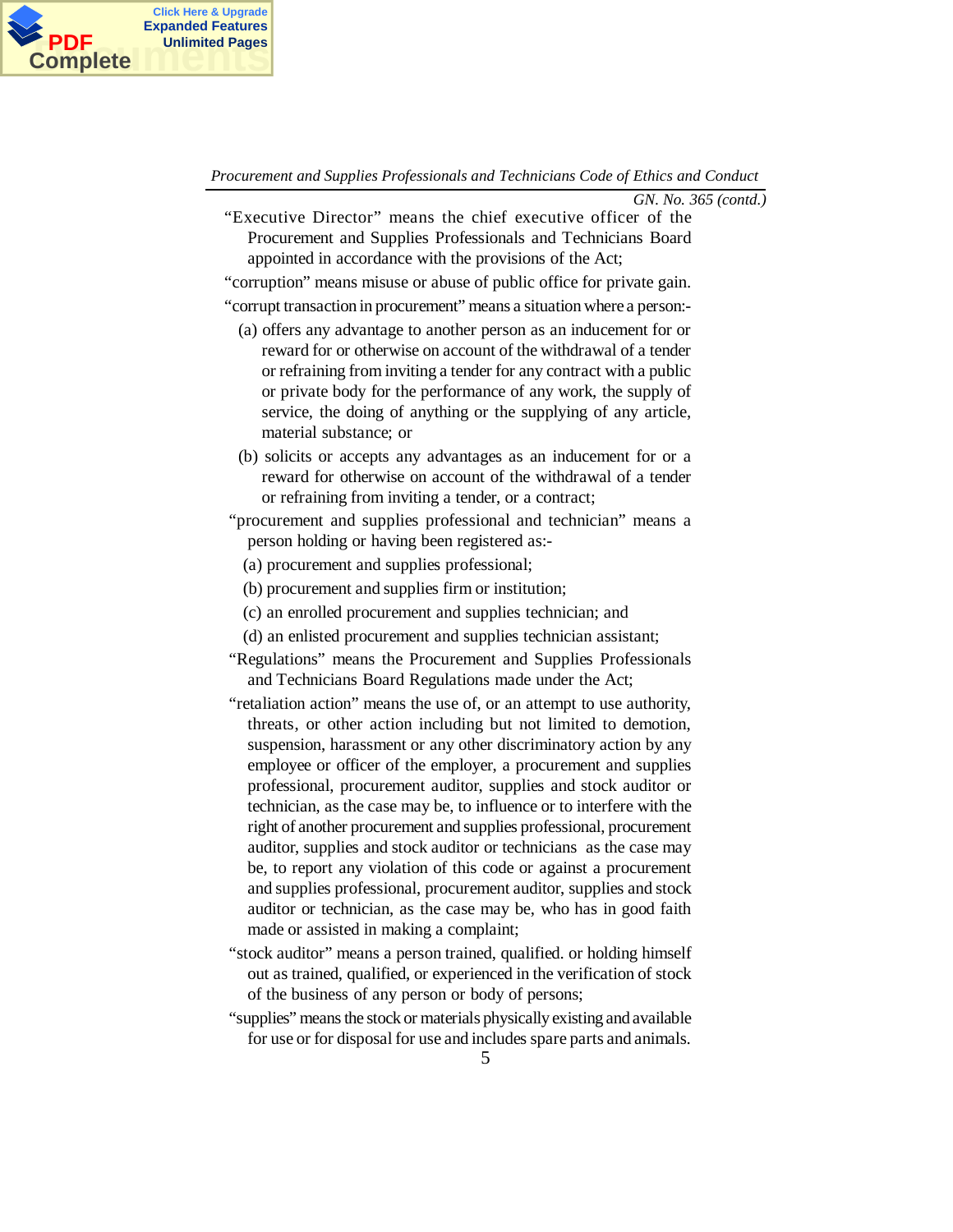

*GN. No. 365 (contd.)*

# PART II

# APPLICATION AND GENERAL PRINCIPLES OF THE CODE OF ETHICS AND **CONDUCT**

Application and enforcement of the Code

 $3. - (1)$  This Code applies to full-time, part-time and temporaly procurement and supplies professionals and technicians who are registered in accordance with the provisions of the act and identified in this code as procurement and supplies professionals.

(2) This Code shall be enforced by the Board at all organizational level and its applicable to all registered procurement and supplies professionals and technicians, and corporate persons both in public and private sector.

(3) A chief executive officer and procurement and supplies professional or technicians of any entity shall be responsible to read and adhere to this Code and ensure that any other person in his entity others observe compliance of the same.

Performing professional duties

 $4.$ — $(1)$  A procurement and supplies professional or technicians, shall faithfully carry out at all appropriately assigned duties striving at all times to perform the work diligently, efficiently, equitably, throughly, courteously, honestly, truthfully and with transparency.

(2) a procurement and supplies professional or technician shall carry out lawful issued orders and rules which do not exceeding his profession's authority.

### PART III

#### COMPLIANCE WITH APPLICABLE LAWS, RULES AND REGULATIONS

 $5.-(1)$  A procurement and supplies professional or technician shall uphold the Constitution, laws, rules and Regulations of the United Republic of Tanzania.

(2) The procurement and supplies professional or technician shall adhere to the standards and restrictions imposed by laws, rules and regulations.

(3) Without prejudice to the Public Leadership Code of Ethics Act this Code shall apply to procurement and supplies professional or technician. No. 13 of 1995

Copliance with laws, rules and regulations

Act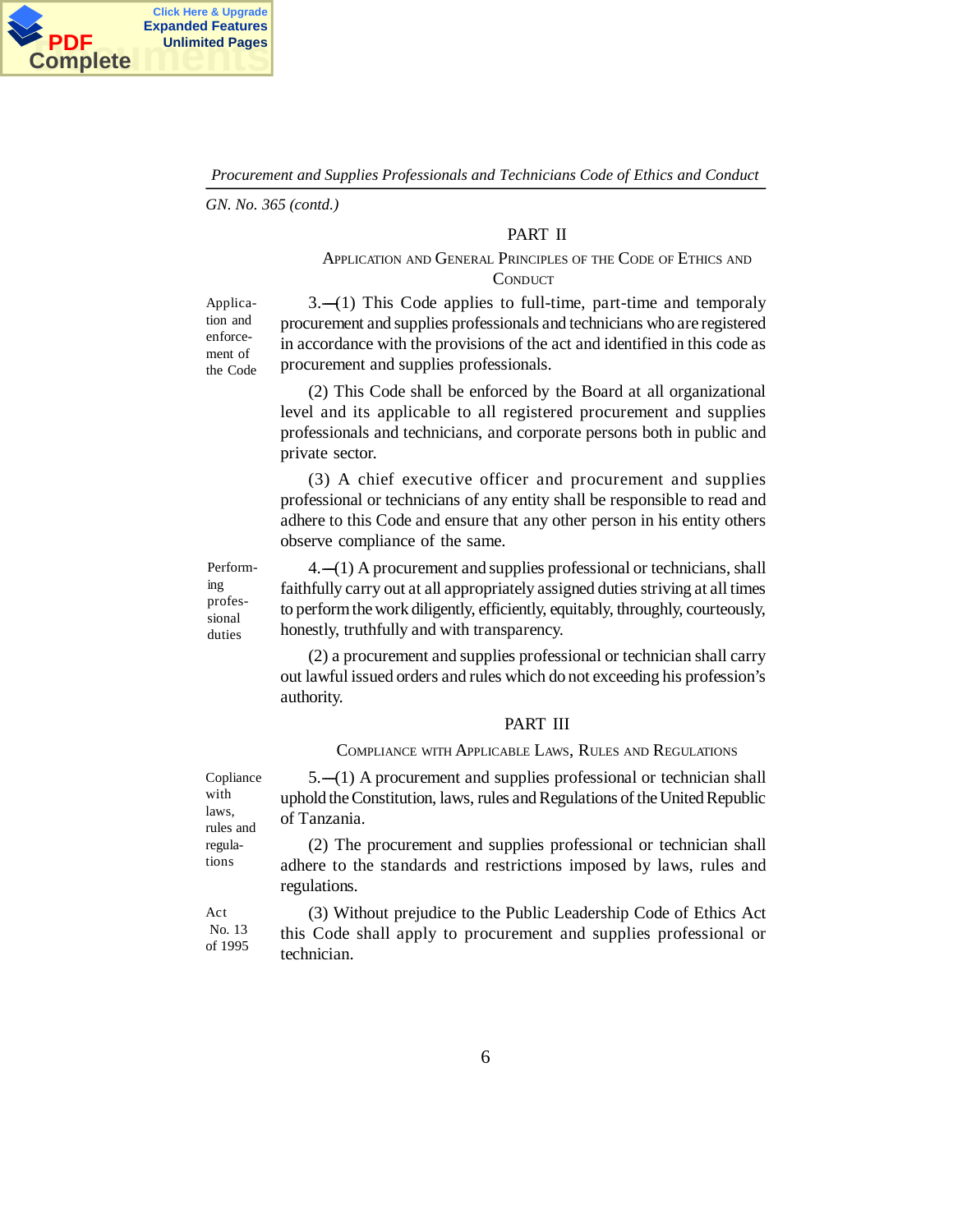

*GN. No. 365 (contd.)*

(4) Every procurement and supplies professional or technician shall obtain a copy of the applicable Code at the time of his registration with the Board or when this Code comes into force.

**PDF** Unlimited Pages<br>Complete

**Click Here & Upgrade Expanded Features**

**Complete**

(5) A violation of any applicable law, rules, or Regulations shall be reported to the relevant authority in accordance with the reporting procedures set out by the relevant law, rules or Regulations.

(6) Violations of any law, rules, or regulations shall result in disciplinary action, criminal or civil actions as the case may be.

 $6.$ --(1) A procurement and supplies professional or technician shall retain his right to vote and he is encouraged to exercise that right as a part of his citizenship.

Refraining from inappropriate political activites

(2) A procurement and supplies professsional or technician may engaging in any political activity as a private citizen in accordance with the applicable law or rules.

- (3) A procurement and supplies professional or technician shall:-
	- (a) participate in political activities only during non-employer hours by, using non-employer resources;
	- (b) non use his position or title within the procurement and supplies system to influence others;
	- (c) not engage in political activities, and allow his personal political views to influence performance of his duties;
	- (d) non seek political influence with a view to obtaining advancement on matters relating to appointment, promotion, transfer, discipline and cessation of employment.

(4) a procurement and supplies professional or technician, shall, unless he is elected to one of the procurement and supplies position, campaign during non-working hours or take an unpaid leave of absence upon declaring his intent to run for office and if elected, shall resign post with the employer unless is holding a political office that clearly does not hold a conflict of interest he does not interfere his one's ability from his perform on his procurement and supplies duties.

 $7.$   $-$ (1) A procurement and supplies professional or technician shall:

Obligations

(a) acccept personal responsibility for all work or services rendered by him, under his supervision or direction, and take all reasonable steps to ensure that persons working under his authority are competent to carry out tasks assigned to them;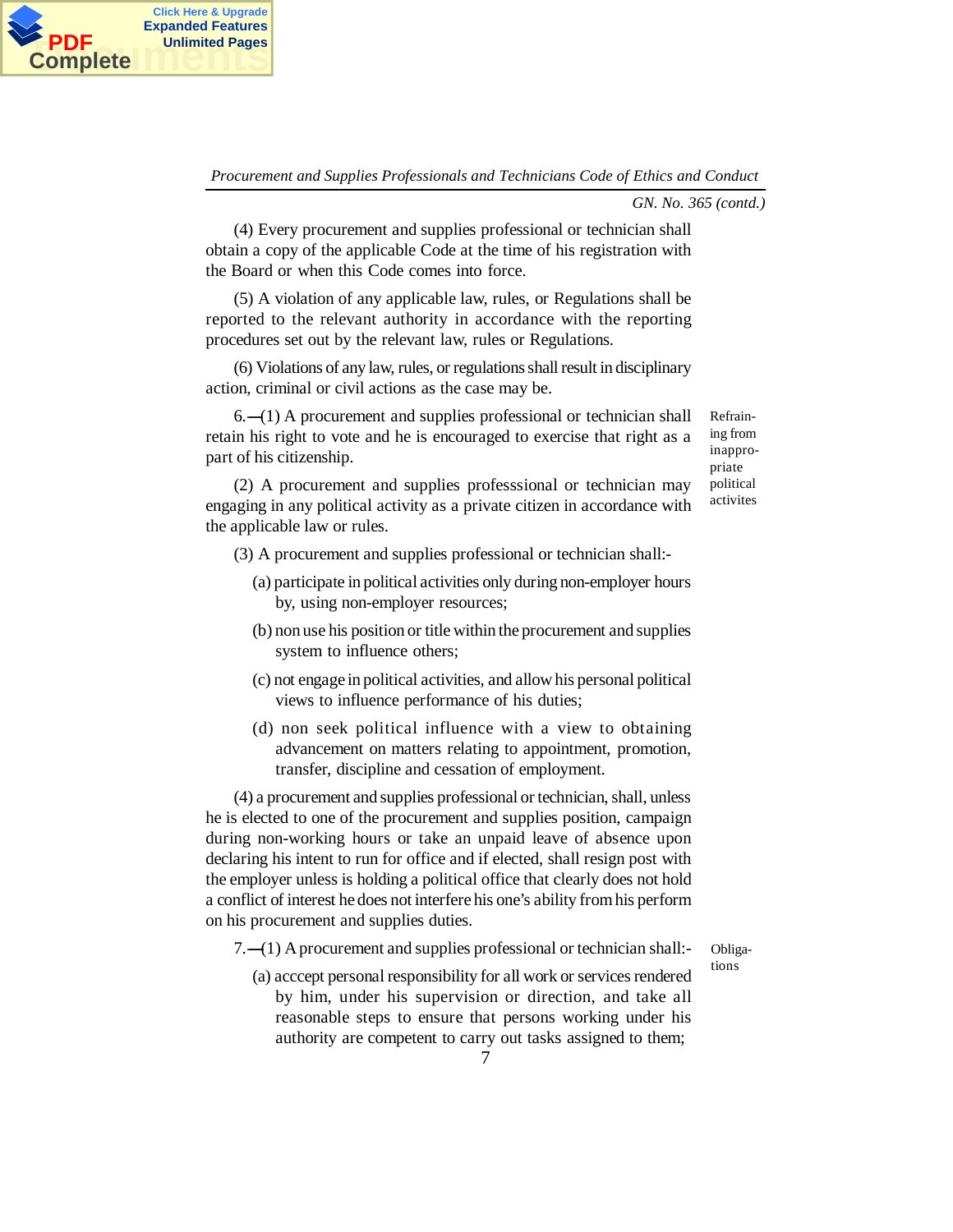

*GN. No. 365 (contd.)*

- (b) not engage himself in serious pecuniary embarrassment, from whatever cause in leding and borrowing of money at usurious rates of interest affecting both the respectability of the service of the organization or institution in which he is employed and his trustworthness;
- (c) not recklessly or maliciously injure or attempt to injure whether directly or indirectly, the professional reputation, prospects or business of another procurement and supplies professional or technician;
- (d) not assist, induce or be involved in the breach of this code but support those who seek to uphold it and report to the board or other relevant bodies any unethical procurement and supplies professional or technician.

(2) A procurement and supplies professional or technician whose professional advice is not accepted shall take all reasonable steps to ensure that persons overruling or neglecting the advice are aware of the dangers he believes may result from such overruling or neglet.

(3) Where a procurement or supplies activity is complex, of high value, sensitive or offerror's grievance are more likely, a procurement and supplies professional or technician, may advise a procuring entity or autority to engage a probity advisor or a probity auditor to provide opinions and guidance on probity risks and issues that may arise during the process and confirm in writing whether the process is consisted with the requirements outlined in a probity plan as well as general probity fundamentals.

- (4) a probity advisor or probity auditor may be engaged to:-
	- (a) provide advice during a procurement and supplies process on probity-related issues in order to establish procedures which meet recognized probity standards and ensure that any problems or questions are dealt with satificatorily;
	- (b) provide independent scrutiny of the procurement and supplies process to ensure that prescribed processes are actually adhered to; and
	- (c) produce a report at the end of the process which records an independent professional view of the way in which the procurement and supplies process was managed from a probity perspective;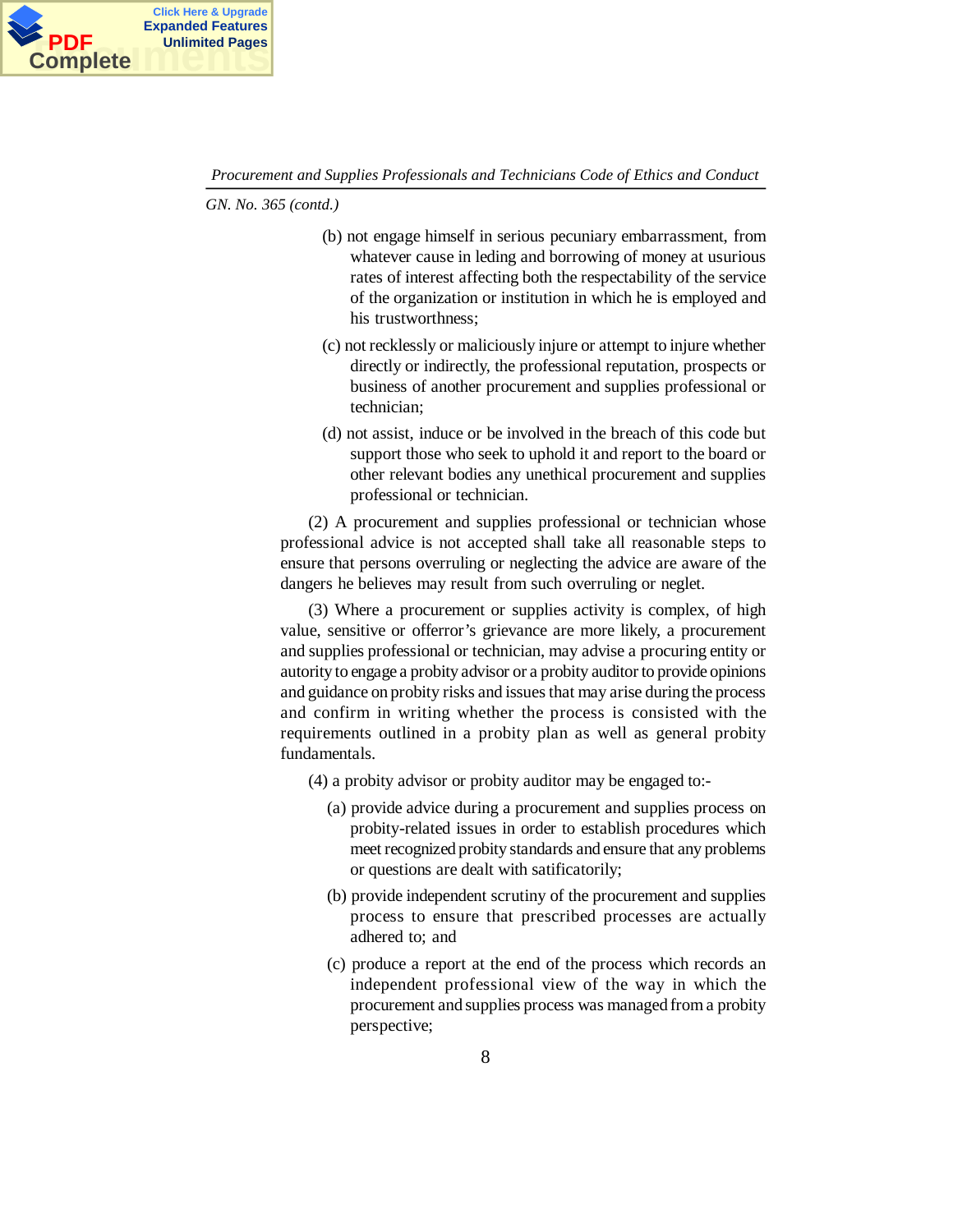

*GN. No. 365 (contd.)*

#### PART IV

### PROCUREMENT AND SUPPLIES PROFESSIONALS AND

## TECHNICIANS RELATIONS WITH EMPLOYER

 $8.$ - $(1)$  A procurement and supplies professional or technician and employer's right are governed by the laws of the country relating to employment, the work rules of the employer or individual written employment contracts.

(2) Where laws partaining to employment contain mandatory requirements that differ from the provisions of this Code, such laws shall prevail from an employee working under such conditions.

9. A procurement and supplies professional or technician, shall conduct his work without bias or prejudice based upon race, gender, skin color, religion, age, sexual orientation, national origin, language, marital status, socioeconomic status, physical or mental challenge, or any other factors

 $10.$ - $(1)$  the procurement and supplies professionals and technicians board shall not tolerate any forms of harassment, including inappropriate range, violence or any conduct in the workplace that creates an intimidating or otherwise hostile environment.

11. This Code prohibits unequal treatment of a procurement and supplies professional or technician based on factors that do not lead to job performance.

 $12.-(1)$  a procurement and supplies professional or technician shall recruit, select, and advance personnel based on demonstrated knowledge, skills, abilities and bona fide work-related factors and not on favoritism.

(2) A procurement and supplies professional or technician, shall offer services, advice, consultancy services or undertake assignments only in the areas of his competence, practice and category or class in which he is registered with the boad, and shall do so in a careful and diligent manner.

(3) A procurement and supplies professionals or technician shall avoid appointing assigning, or directly supervising a family member or attempting to influence the employment or advancement of a family member.

(4) Where circumstances dictate that, the procurement and supplies professional or technician has to work directly with a family member, he shall report the circumstance to an appropriate authority, regularly assess the situation, and take remedial action at the earliest time as practicable. Professionals, technicians and employer's rights

Fairness

Harassment

Discrimination

Personal relationship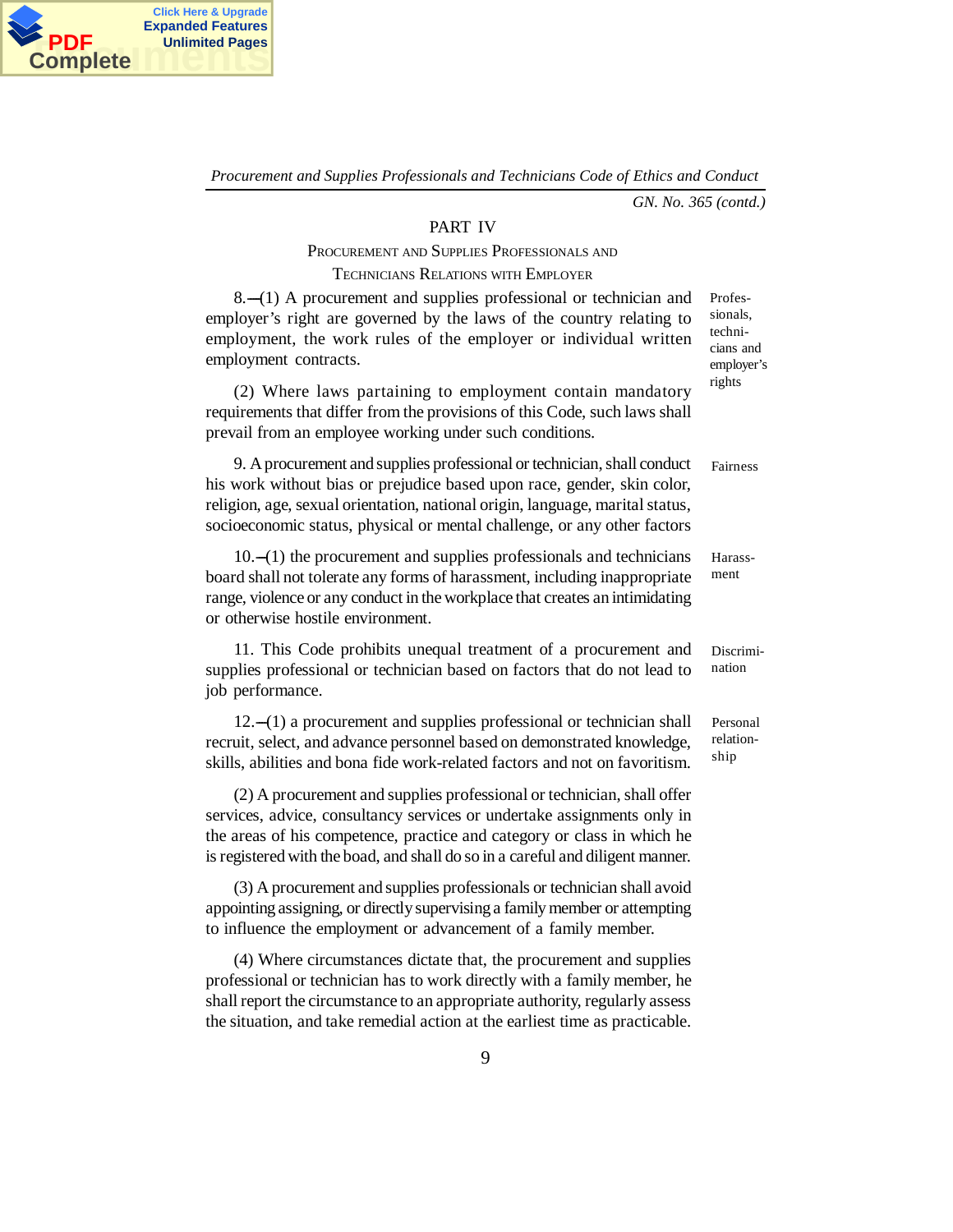

*GN. No. 365 (contd.)*

(5) In this provision appropriate authority includes employer or management of the institution or organization concerned.

13. A procurement and supplies professional or technician shall be aware of the following types of conflicts of interest:- Types of conflicts of interest

- (a) an actual conflict of interest where a procurement and supplies professional or technician is in a position to be influenced by his private interests when doing his job;
- (b) a perceived conflict of interest where a procurement and supplies professional or technician is in a position to appear to be influenced by his interests when doing his job; and
- (c) a potential conflict of interest where a procurement and supplies professional or technician is in a position where he may be influenced in the future, by his private interests in doing his job.

Conflict of interest  $14.$ - $(1)$  A procurement and supplies professional or technician shall:-

- (a) act and perform his duties ethically and honestly, with the highest sense of integrity;
- (b) avoid actual, perceived or apparent conflicts of interest between personal and professional relationships; and
- (c) not have any undisclosed, unapproved financial or other business relationships with customers, vendors, suppliers, contractors, consultants, or potential customers, vendors, suppliers, contractors, or consultants, that may impair the independence of any judgement he may need to make on behalf of the organization or institution in which he is employed or its agent.

(2) Conflicts of interest may arise where a procurement and supplies professional or technician, a member of his family, or his company receives improper benefits as a result of his position in the organization or institution in which he is employed or its agent or as a result of priviledged information within the organization or institution in which he is employed or its agent.

(3) A procurement and supplies professional or technician shall conduct his private business and person activities in a manner that avoids conflicts of interest.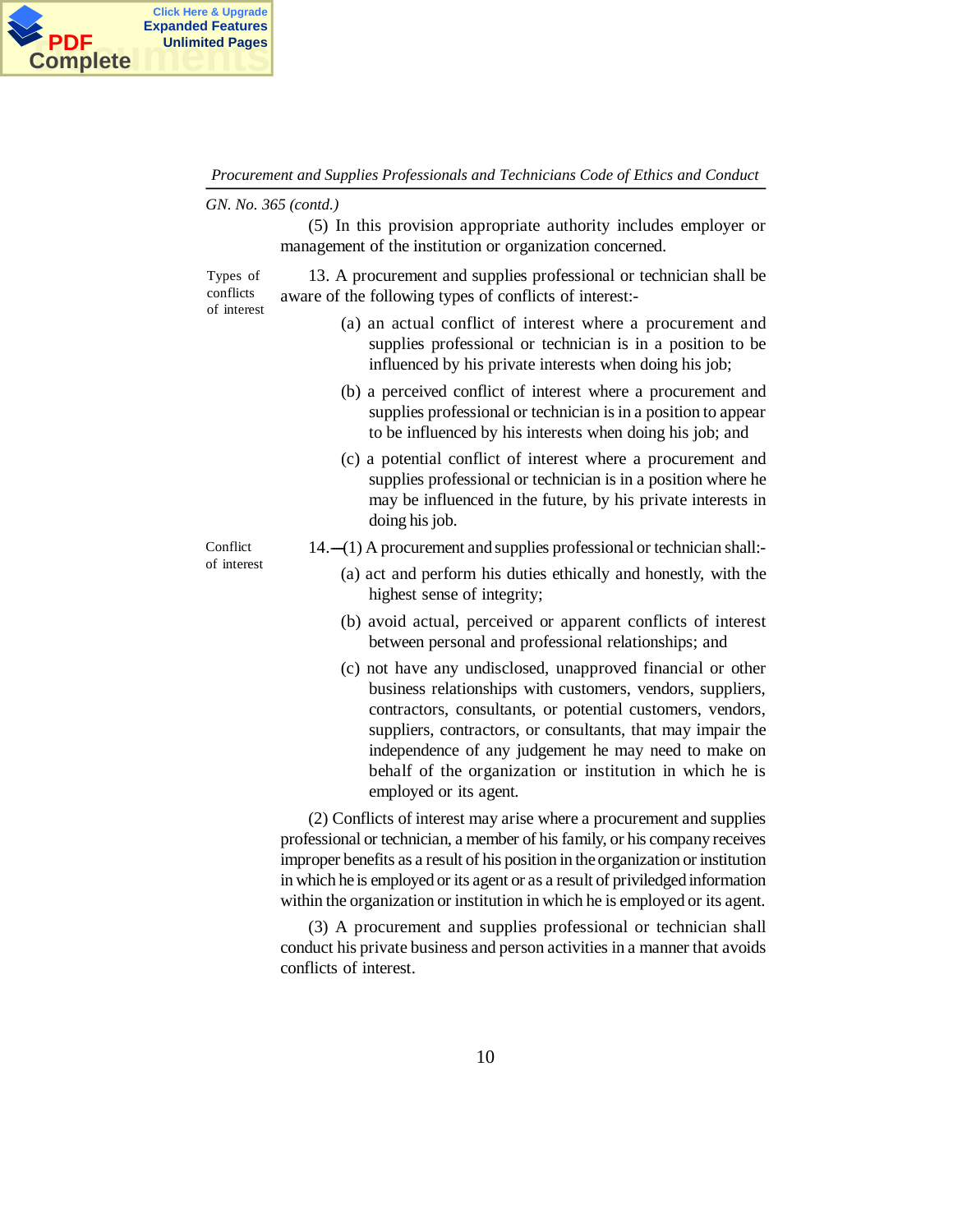

*GN. No. 365 (contd.)*

(4) Actual or potential conflicts of interest includes but not limited to:-

- (a) handling or processing of any aspect of procurement and supplies or audit that is the transaction of a procurement and supplies professional or technician, himself or that of a family member or related company;
- (b) having a direct or indirect financial interest including joint venture, partinership or directorship in or with a customer, vendor, supplier, contractor, or consultant, or prospective customer, vendor, supplier, contractor, or consultant, of the organization or institution in which he is employed or its agent;
- (c) making personal investments, joint ventures or participating in a customer's, supplier's, contractor's, consultant's business to avoid any unfair advantage gained from knowledge obtained by from information of the organization or institution in which he is employed or its agent;
- (d) selling or leasing goods or services to the organization or institution in which he is employed or its agent;
- (e) receiving discounts on purchases from customers, vendors, suppliers, contractors, or consultants, becaouse of business relationships with the organization or institution in which he is employed or its agent;
- (f) giving preferential treatment to a customer, vendor, supplier, contractor, or consultant, or prospective customer, vendor, supplier, contractor, consultant, because of any favour, gratuity or outside business relationships with the organization or institution in which he is employed or its agent;
- (g) using position to benefit relatives or their business;
- (h) enjoying an advantage over the general public in the purchase of property of the organization or institution in which he is employed or its agent including real estate, motor vehicles, securities, or other property;
- (i) becoming involved in real estate projects or other ventures being financed by the organization or institution in which he is employed or its agent or agent or other companies on a reciprocal basis without disclosing full details;
- (j) having an outside directorship that may conflict with the organization or institution in which he is employed or its agent or failing to obstain from, not be physically present during negotiations, presentations, recommendations or approvals of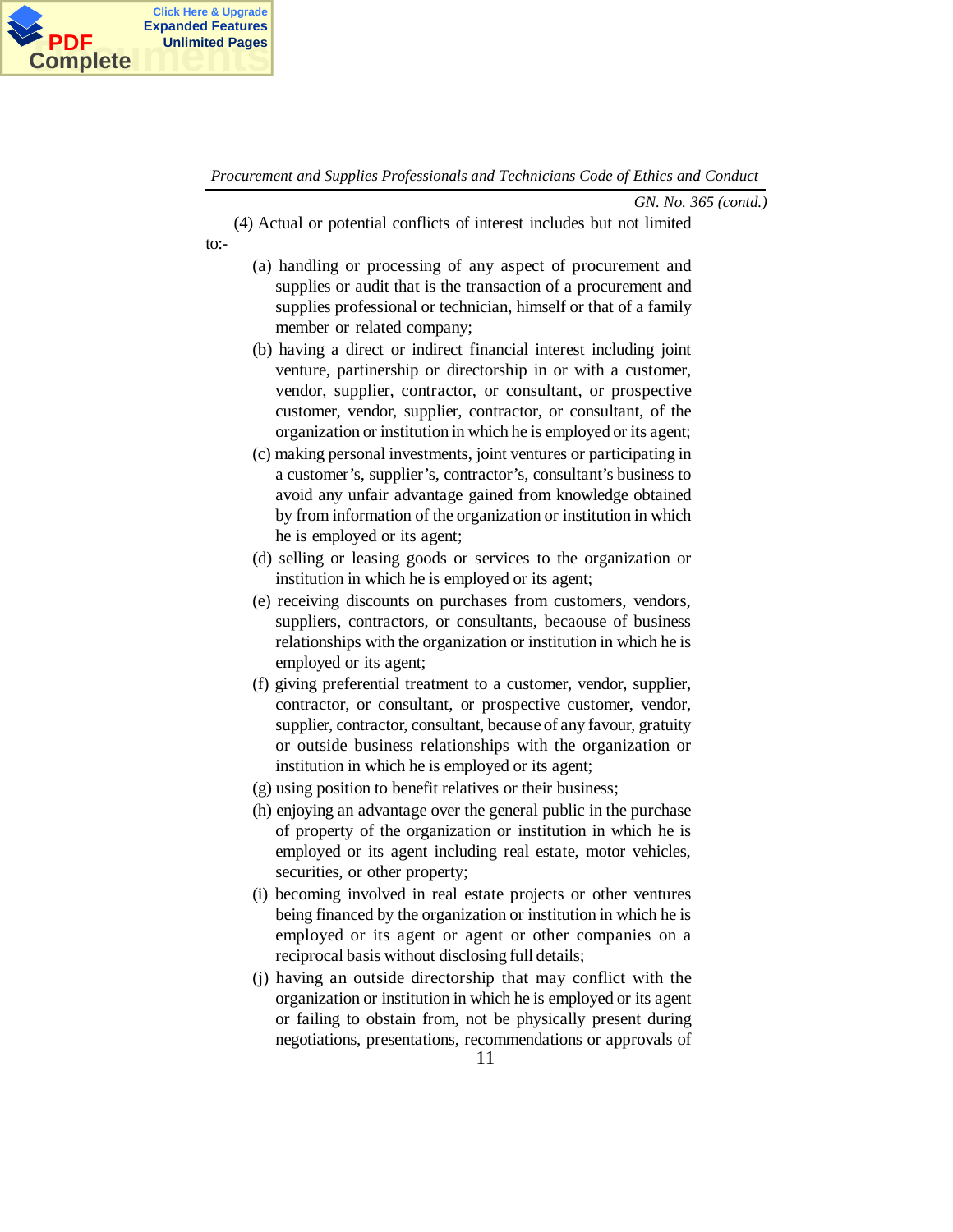

*GN. No. 365 (contd.)*

any extension of contract or other business transaction involving the other company, even if the company is non-profit;

- (k) being engaged in outside activities or interest that impairs or affects his ability to discharge his duties properly;
- (i) being an owner of, employed by or having a substantial interest in a company which is competitor of the organization or institution in which he is employed or its agent, a vendor, supplier, contractor, or consultant, of the organization or institution inwhich he is employed or its agent;
- (m) making use information acquired by virtue of his position in the organization or institution in which he is employed or its agent to make a profit or gain an advantage;
- (n) engaging in a business transaction involving the organization or institutiton in which he is employed or its agent for personal profit or gain;
- (o) accepting or giving money or gifts, excesssive hospitality, loans or other special treatment form or any competitor, vendor, supplier, contractor, or consultant, as the case may be, of the organization or institution in which he is employed or its agentt; and
- (p) learning of a business opportunity through association with the organization or institution in which he is employed or its agent and disclosing it to a third party or investing in the opportunity without first offering it to the organization or institution in which he is employed or its agent.

Illegal or improper acts

15. This code prohibits a procurement and supplies professional or technician from engaging in illegal or improper acts including but not limited to:-

- (a) conviction, plea of quilty or no contest to any crime constituting a felony in the jurisdiction in which committed any crime involving moral turpitude or any violation of criminal law involving dishonesty or wilful misconduct;
- (b) repeated failure or refusal to perform duties in an acceptable manner or to follow the lawful an proper directives of the organization or institution in which he is employed, board of directors, supervisor or manager;
- (c) failure to disclose side agreements or undertakings with a customer, vendor, supplier, contractor, consultant, or partner, that are outside the terms of the contrract; or
- 12 (d) other misconduct that has or may discredit or damage the employer or its reputation.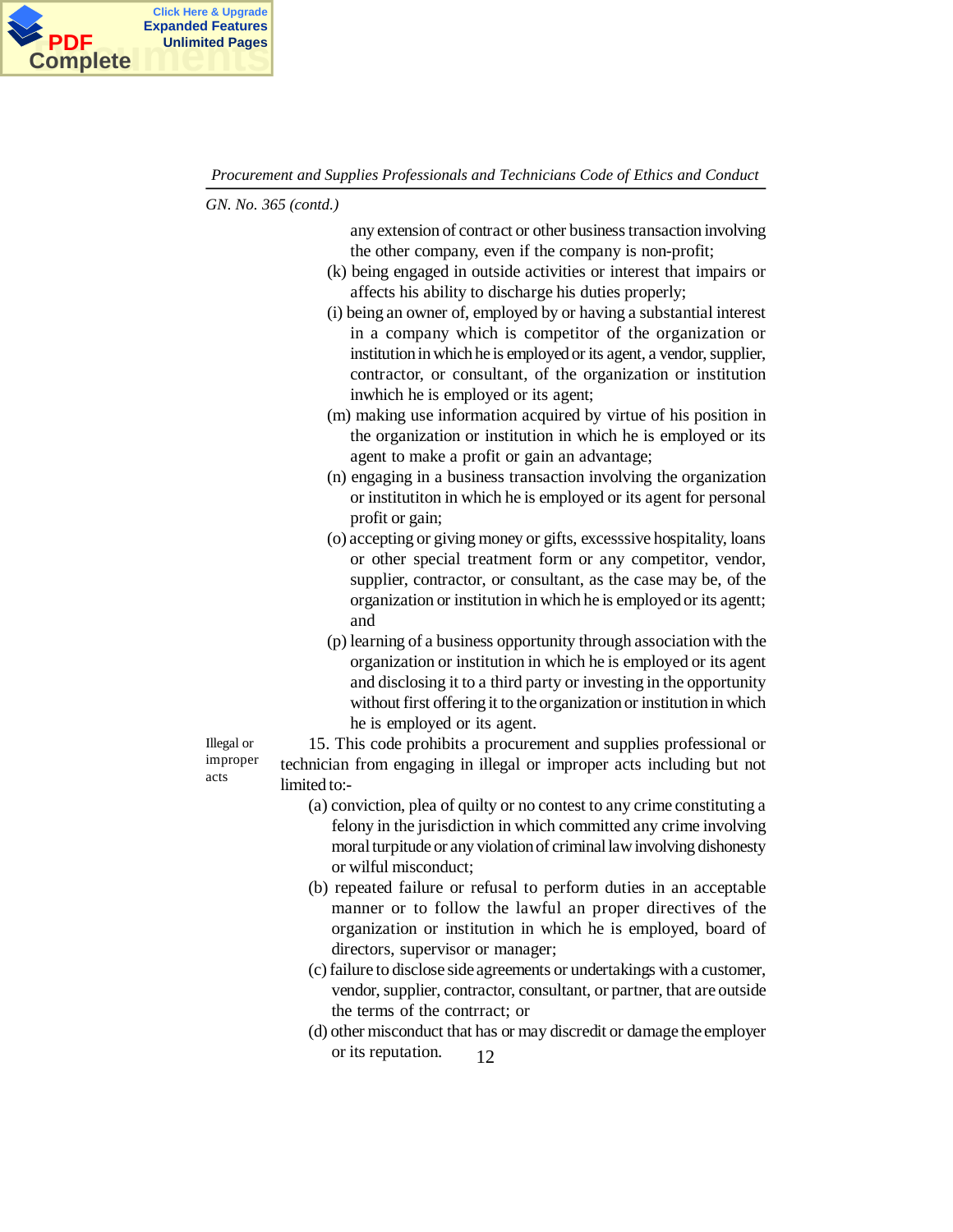

#### *GN. No. 365 (contd.)*

Fraud and similar irregularities

16.–(1) A procurement and supplies professional or technician shall be cognizant of fraud within the organization intitution in which he is employed, if he is deshonesty, deception or intentional misrepresent or did any act which may result in false or misleading entries in its books and records.

**PDF** Unlimited Pages<br>Complete

**Click Here & Upgrade Expanded Features**

**Complete**

(2) Any acts referred to under sub-code (1) shall if done be reported to the chief executive officer of the organization or institution in which the alleged offender is employed as soon as they become known by the procurement and supplies professional or technician.

17.–(1) A procurement and supplies professional or technician, shall expect fellow professionals to abide by the canons set out in this code.

(2) A procurement and supplies professional or technician shall report to the appropriate authority the behavior of any procurement and supplies professional or technician who violates this code including, but not limited to, potential conflies of interest involving his duties and attempts to inappropriately influence a person in performing his duties.

### PART V

## PUBLIC DISCLOSURE, ACCOUNTING CONTROLS, PROCEDURES AND RECORDS

18. A procurement and supplies professional or technician shall not inappropriately destroy, alter, falsify, mutilate, backdate or fail to make a required entries on any records within the organization or institution's control.

19. A procurement and supplies professional or technician shall–

- (a) maintain the legally required confidentialities of the organization or institution in which he is employed or its agent by not disclosing confidential information to any unauthorized person, for any purpose; and
- (b) properly provide available confidential information to specific individuals authorized to receive such information by reason of statute, court rule or administrative policy.
- 20. A procurement and supplies professional or technician shall–
- (a) disregard information that legally cannot or should not be considered;
- (b) use good judgement in weighing the credibility of Internet data

Misconduct

of others

Proper maintenance of records

Legal requirements

Discretion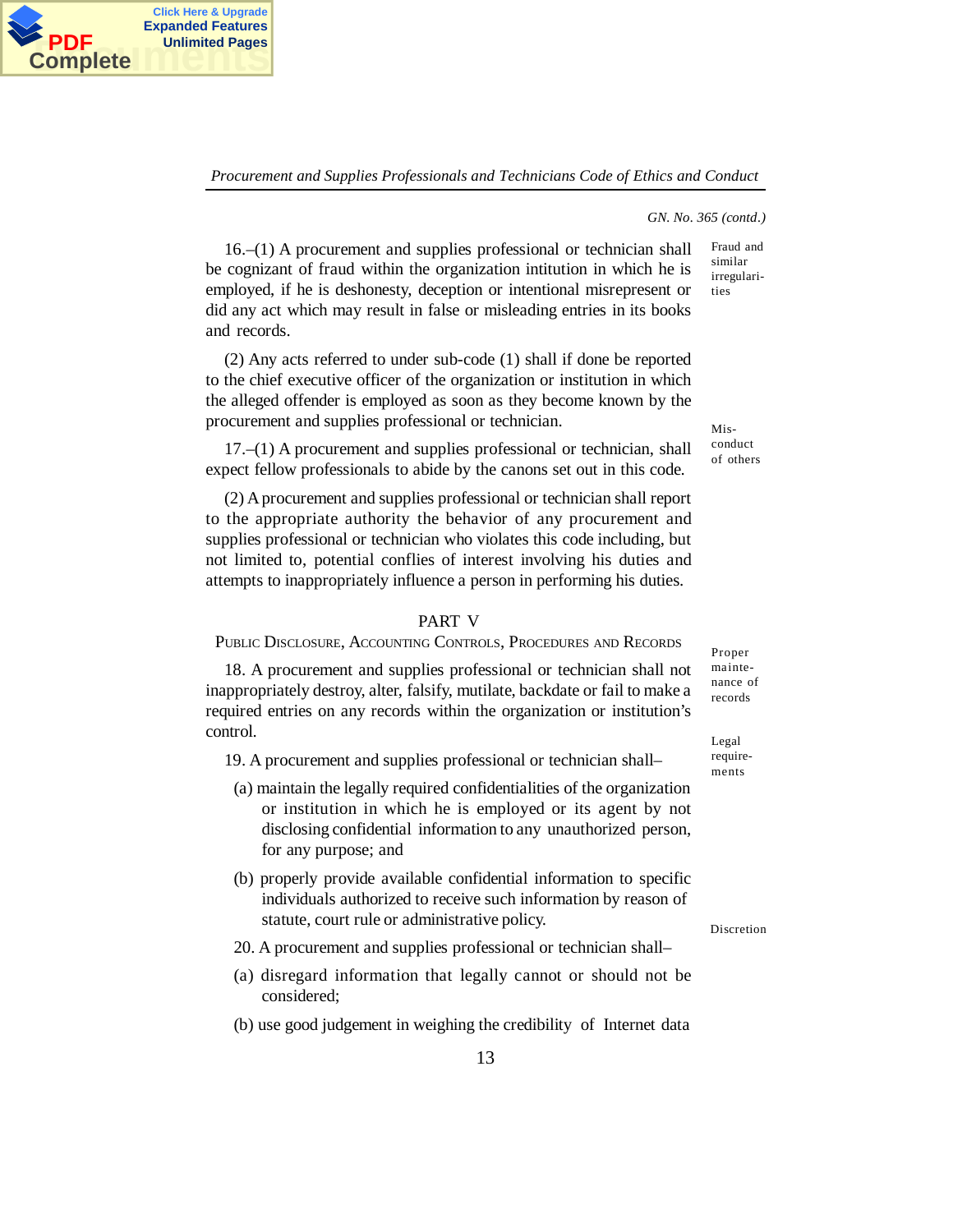

*GN. No. 365 (contd.)*

and be cautious about verifying identities; and

(c) treat personal or sensitive information with the same discretion that one would wish others to have if one were involved in a similar case.

Principles o f

disclosure

21. A procurement and supplies professional or technician, shall adhere strictly to the following non-exhaustive principles–

- (a) all business transactions shall be properly authorized in accordance with the procedures and policies and be fairly, completely and accurately recorded in the books and records;
- (b) all procurement and supplies records together with reports produced from these records shall be kept and presented in accordance with all applicable laws and regulations and must not contain any false or intentionally misleading entries;
- (c) a procurement and supplies professional or technician, shall comply fully and accurately with all audits requested for special record keeping, retention of documents or any information;
- (d) from the employer's management or its internal external auditors; and no information is to be interntionally withheld from or misrepresented to the employer's internal external auditors.

Disclosure and certification to be inspected by public

Where records do not conform

23. All disclosures and certifications provided for in this Code and made in accordance with its provisions shall be made in writing and, unless otherwise specifically provided in this Code be kept open to inspection by the public by the official with whom such disclosure has been filed.

24. Any procurement and supplies professional or technician who reasonably believes that the employer's books and records are not in conformity with the requirements of section 20 of this Code shall immediately report the matter to the appropriate party within the employer's institution or organization.

# PART VI

#### DEALING WITH BUSINESS PARTNERS, VENDORS AND CUSTOMERS

Procurement of goods, works and services

25.–(1) A procurement and supplies professional or technician, shall emphasize on fair competition in a competitive evaluation process to determine the best supplier, contractor or consultant, without discrimination or deception in a manner consistent with the Public Procurement Act.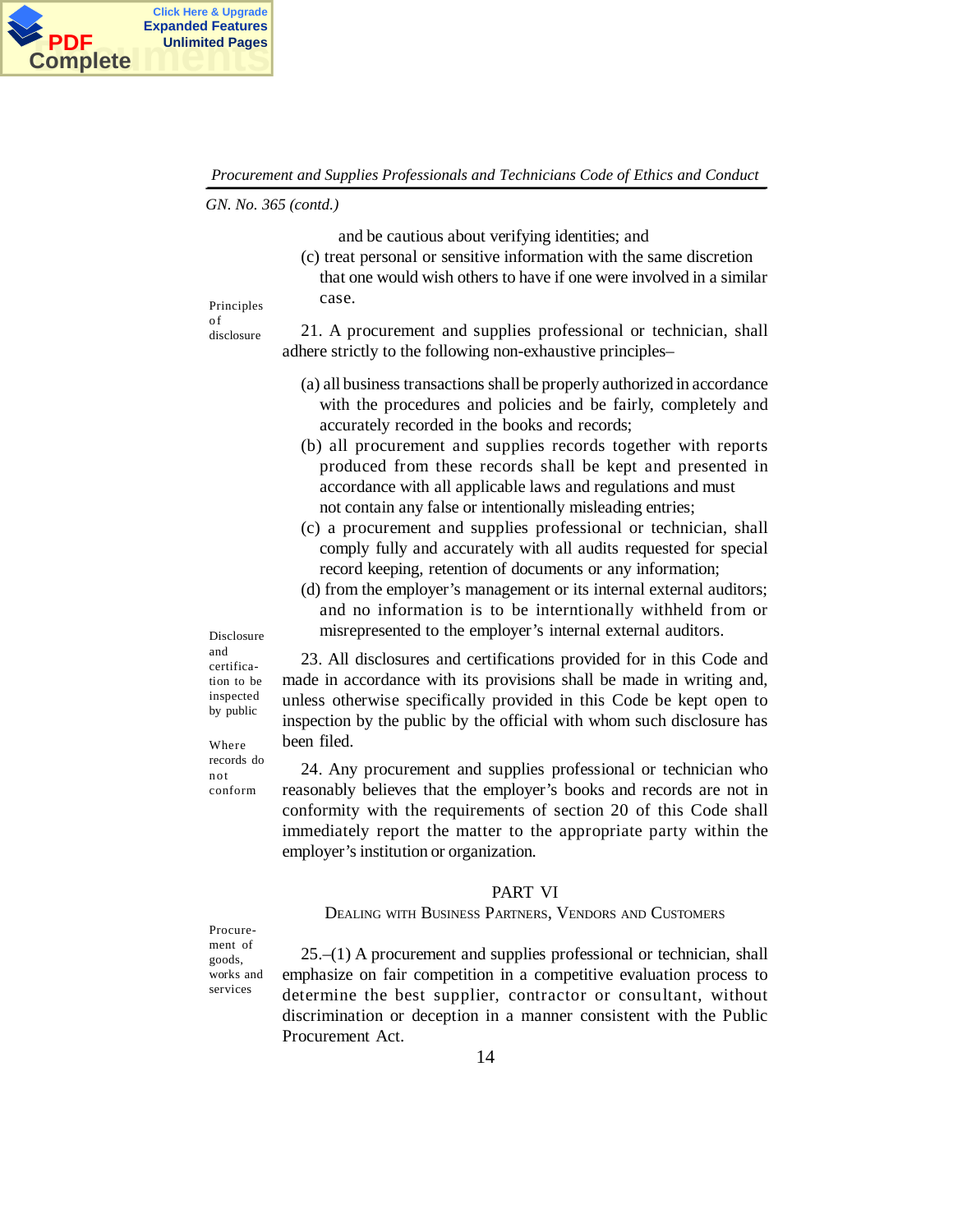

**PDF** Unlimited Pages<br>Complete

**Click Here & Upgrade Expanded Features**

**Complete**

(2) A procurement and supplies professional or technician shall not attempt to exert influence to obtain special treatment for a particular supplier, contractor or consultant that may jeopardize competitive selection procedures.

(3) A procurement and supplies professional or technician shall protect the confidentiality of pricing and product information submitted by suppliers, contractors, consultants, or potential supplier, contractor, or consultant.

(4) Agreements for procurement or purchase of goods, works, or services, shall be properly documented and clearly identify the products of services to be provided, the basic for earning payment, and the applilcable rate or fee.

(5) The amount of payment shall commensurate with the services or products provided.

26.–(1) A procument and supplies professional or technician shall treat all suppliers, contractors or consultants, with whom their employers have business relationships, fairly and impartially.

Gifts. bries and entertainment

(2) A procurement and supplies professional or technician, or a member of his families shall not accept gifts, services, travel or entertainment that may affect or be reasonably perceived to affect his judgment or actions in the performance of his duties.

(3) A procurement and supplies professional or technician shall use his reasonable judgment to determine whether a gift is improper and be politely to refuse immediately to prevent embarrassment to everyone and to avoid what may be an unintentional violation of this Code.

(4) A procurement and supplies professional or technician shall ensure that proper declaration and acknowledgment procedures for all gifts that are received are adhered to.

(5) The recipient shall report without delay any receipt of gifts with a value exceeding fifty thousand shillings by completing the Form titled.

"Declaration of Gifts Received" provided in the Second Schedule to this Code and seek clearance from the chief executive officer of the firm or institution in which he is employed.

(6) Gifts which may be accepted and retained without declaration are corporate mementos or souvenirs which have no commercial value such as pens, diaries, calenders, memo pads or year planner.

Act No. 13 of 1995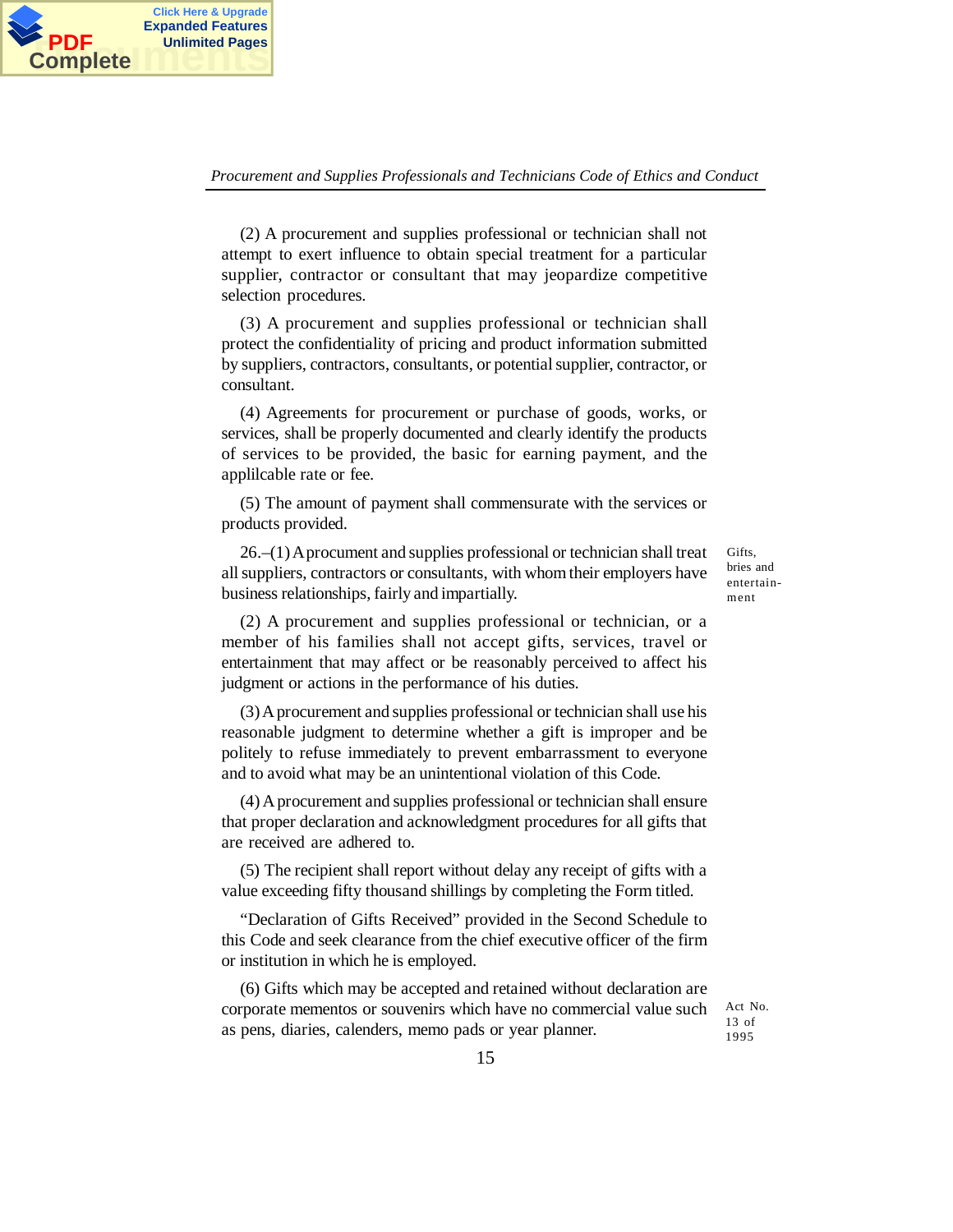

*GN. No. 365 (contd.) GN. No. 365 (contd.)*

(2) A procurement and supplies professional or technician shall not attempt to exert influence to obtain special treatment for a particular supplier, contractor or consultant that may jeopardize competitive selection procedures.

(3) A procurement and supplies professional or technician shall protect the confidentiality of pricing and product information submitted by suppliers, contractors, consultants, or potential supplier, contractor, or consultant.

(4) Agreements for procurement or purchase of goods, works, or services, shall be properly documented and clearly identify the products of services to be provided, the basic for earning payment, and the applilcable rate or fee.

(5) The amount of payment shall commensurate with the services or products provided.

26.–(1) A procument and supplies professional or technician shall treat all suppliers, contractors or consultants, with whom their employers have business relationships, fairly and impartially.

Gifts, bries and entertainment

(2) A procurement and supplies professional or technician, or a member of his families shall not accept gifts, services, travel or entertainment that may affect or be reasonably perceived to affect his judgment or actions in the performance of his duties.

(3) A procurement and supplies professional or technician shall use his reasonable judgment to determine whether a gift is improper and be politely to refuse immediately to prevent embarrassment to everyone and to avoid what may be an unintentional violation of this Code.

(4) A procurement and supplies professional or technician shall ensure that proper declaration and acknowledgment procedures for all gifts that are received are adhered to.

(5) The recipient shall report without delay any receipt of gifts with a value exceeding fifty thousand shillings by completing the Form titled.

"Declaration of Gifts Received" provided in the Second Schedule to this Code and seek clearance from the chief executive officer of the firm or institution in which he is employed.

(6) Gifts which may be accepted and retained without declaration are corporate mementos or souvenirs which have no commercial value such as pens, diaries, calenders, memo pads or year planner.

Act No. 13 of 1995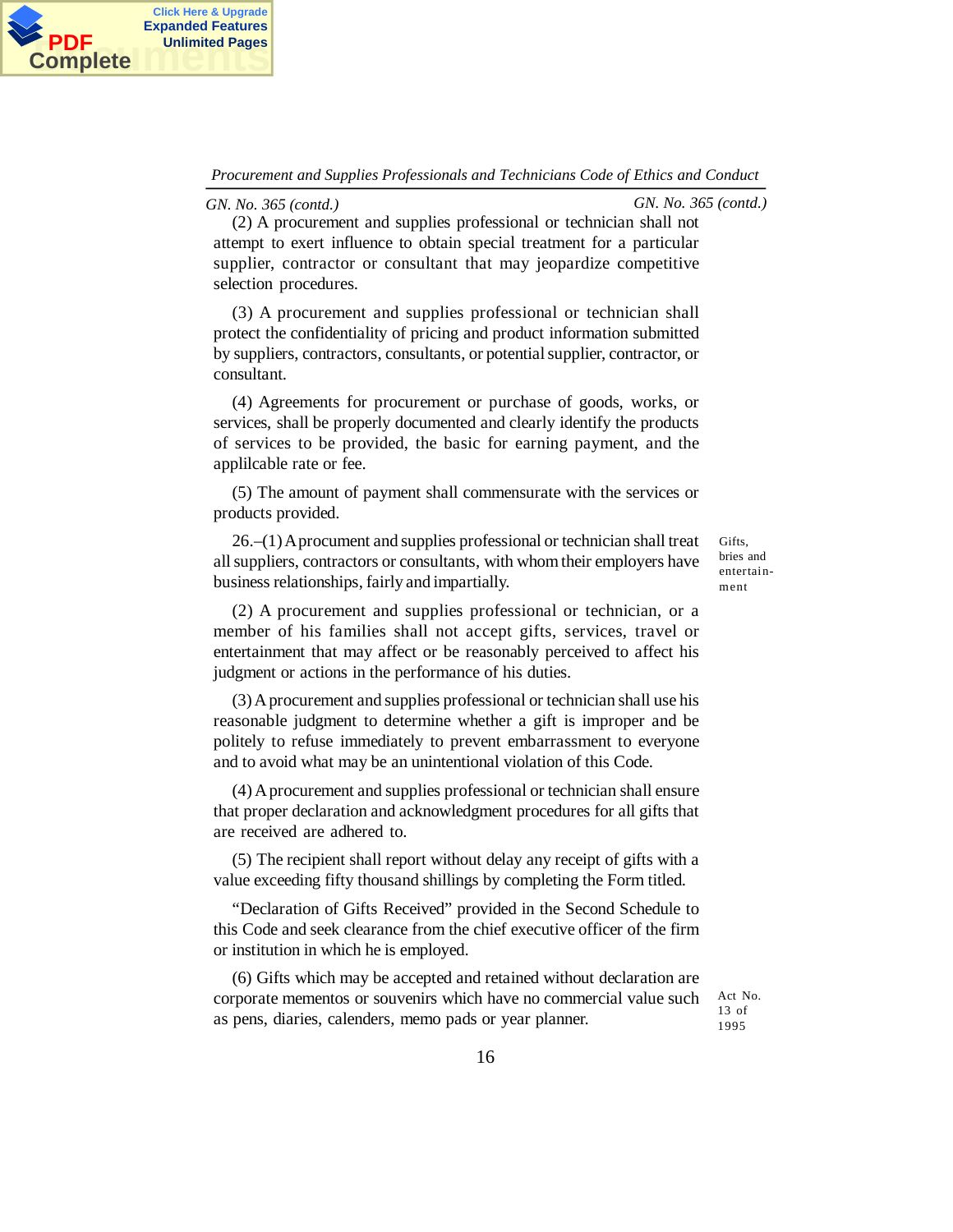

Provided that a person may disclose confidential information under this code after obtaining a written permission or consent from his employer.

**PDF** Unlimited Pages<br> **Complete** 

**Click Here & Upgrade Expanded Features Unlimited Pages**

> 29. A procurement and supplies professional or technician shall use the resources, property and funds under one's official control judiciously and solely in accordance with prescribed procedures.

30.–(1) A procurement and supplies professional or technician, has a responsibility to protect the employer's or clients' assets entrusted to him from loss, damage, misuse or theft.

(2) In this Code assets includes, but not limited to proprietary information, technology data, software, information system, resources, land, buildings, equipment, documents and cash money.

(3) A procurement and supplies professional or technician, who is stepping down or leaving the employer shall return all property including documents or media containing proprietary information.

(4) All information and intellectual property accessed and developed by any procurement and supplies professional or technician in the course of service with the employer shall be considered the property of the employer and deemed and treated as confidential proprietary information of the employer and left at its offices and shall not be removed at all times even upon the termination of contract of the procurement professional or technician, with the employer.

31. A procurement and supplies professional or technician shall not communicate with the media without prior consultation with and approval of the chief executive officer of the employer, regardless of whether it is on or off the record.

#### PART VIII

REPORTING VIOLATIONS OF THE CODE AND NON-RETALIATION POLICY

32–(1) Where procurement and supplies professional or technician, considers that a statement in the press or through other public media alleges, directly or by implication, that he has breached the Code, he may report the particulars of the breach or breaches alleged in writing to the Executive Director and request that matter be referred to the Board.

(2) Any person who, becomes aware of any violation of this Code or is reasonably concerned that a violation might develop has a duty to disclose such violation immediately to–

resources Protecting employer's

or clients' property

Proper use of

Media relations

Reporting violations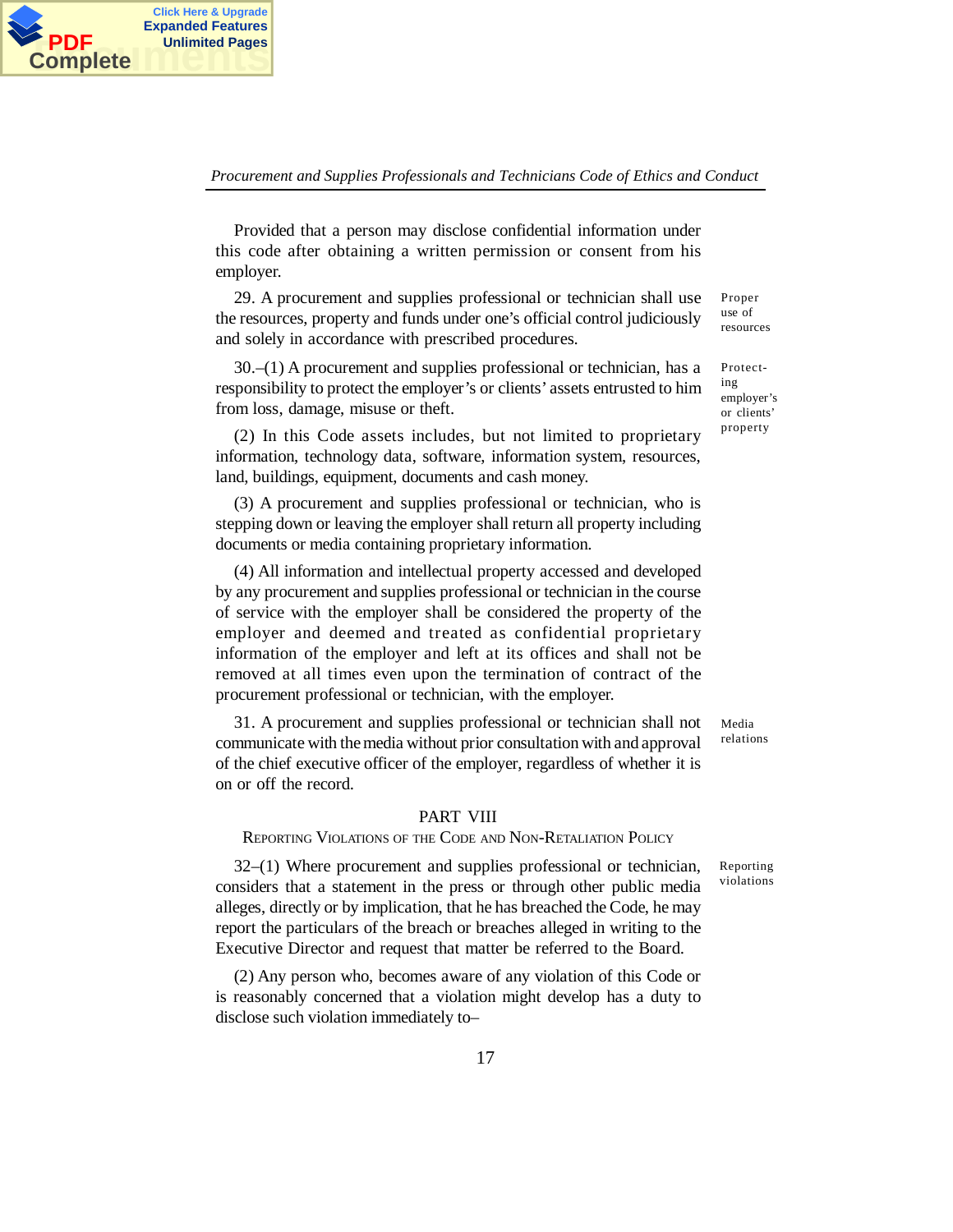

*GN. No. 365 (contd.)*

- (a) the chief executive officer of the organization or institution where the conplaint is made against any procurement and supplies professional or technician who is employed by the organization or institution;
- (b) the Disciplinary Committee where the complaint is made by any procurement and supplies professional or technician against any procurement and supplies professional or technician who is employed by another organization or institution.

(3) The complaint shall include as much information as possible on the subject matter of the complaint so that the information is sufficient to enable a full and proper investigation to be conducted for purposes of ascertaining where and when the incident occurred; the names and titles of the individuals involved and all other relevant details as the reporting procurement and supplies professional or technician, is able to provide.

Preliminary investigation by the Executive Director

33. The Executive Director shall, upon receipt of a complaint or allegation against any procurement and supplies professional or technician in relation to compliance with the Code, cause a thorough preliminary investigation to be carried out into the complaint or allegation and if he is satisfied that the investigation discloses a prima facie case for which a procurement and supplies professional or technician may be justly required to give a public explanation of his conduct or property, he shall–

- (a) where the complaint or allegation relates to the Chairman of the Board, submit it to the Chairman of the Board and to the Minister, who shall submit the allegation to the President of the United Republic for appropriate action;
- (b) where the complaint or allegation relates to the Executive Director, submit it to the Chairman of the Board and the Minister who shall take appropriate action; and
- (c) where the complaint or allegation relates to any other procurement and supplies professional or technician, notify the Chairman of the Board and submit it to the Disciplinary Committee.

34.–(1) The Disciplimary Committee shall, subject to the Public Leadership Code of Ethics Act and this Code, have a duty to-

tion by the Disciplinary Committee Cap. 398

Investiga-

(a) receive complaints or allegation and notifications of breach of the Code from the Executive Director, any procurement and supplies professional or technician and the public; and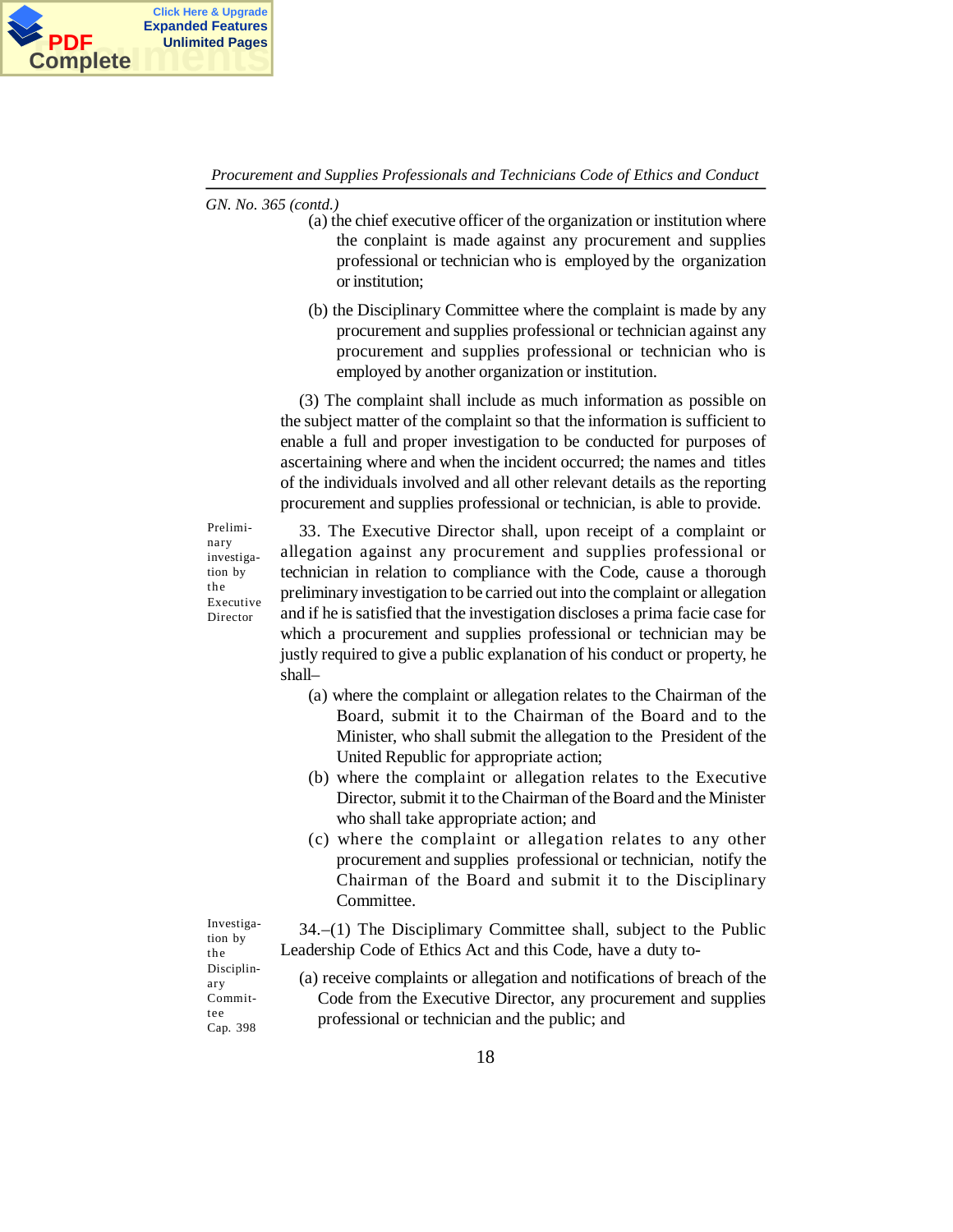

- (a) the chief executive officer of the organization or institution where the conplaint is made against any procurement and supplies professional or technician who is employed by the organization or institution;
- (b) the Disciplinary Committee where the complaint is made by any procurement and supplies professional or technician against any procurement and supplies professional or technician who is employed by another organization or institution.

(3) The complaint shall include as much information as possible on the subject matter of the complaint so that the information is sufficient to enable a full and proper investigation to be conducted for purposes of ascertaining where and when the incident occurred; the names and titles of the individuals involved and all other relevant details as the reporting procurement and supplies professional or technician, is able to provide.

Preliminary investigation by the Executive Director

33. The Executive Director shall, upon receipt of a complaint or allegation against any procurement and supplies professional or technician in relation to compliance with the Code, cause a thorough preliminary investigation to be carried out into the complaint or allegation and if he is satisfied that the investigation discloses a prima facie case for which a procurement and supplies professional or technician may be justly required to give a public explanation of his conduct or property, he shall–

- (a) where the complaint or allegation relates to the Chairman of the Board, submit it to the Chairman of the Board and to the Minister, who shall submit the allegation to the President of the United Republic for appropriate action;
- (b) where the complaint or allegation relates to the Executive Director, submit it to the Chairman of the Board and the Minister who shall take appropriate action; and
- (c) where the complaint or allegation relates to any other procurement and supplies professional or technician, notify the Chairman of the Board and submit it to the Disciplinary Committee.

34.–(1) The Disciplimary Committee shall, subject to the Public Leadership Code of Ethics Act and this Code, have a duty to-

(a) receive complaints or allegation and notifications of breach of the Code from the Executive Director, any procurement and supplies professional or technician and the public; and

tion by the Disciplinary Committee Cap. 398

Investiga-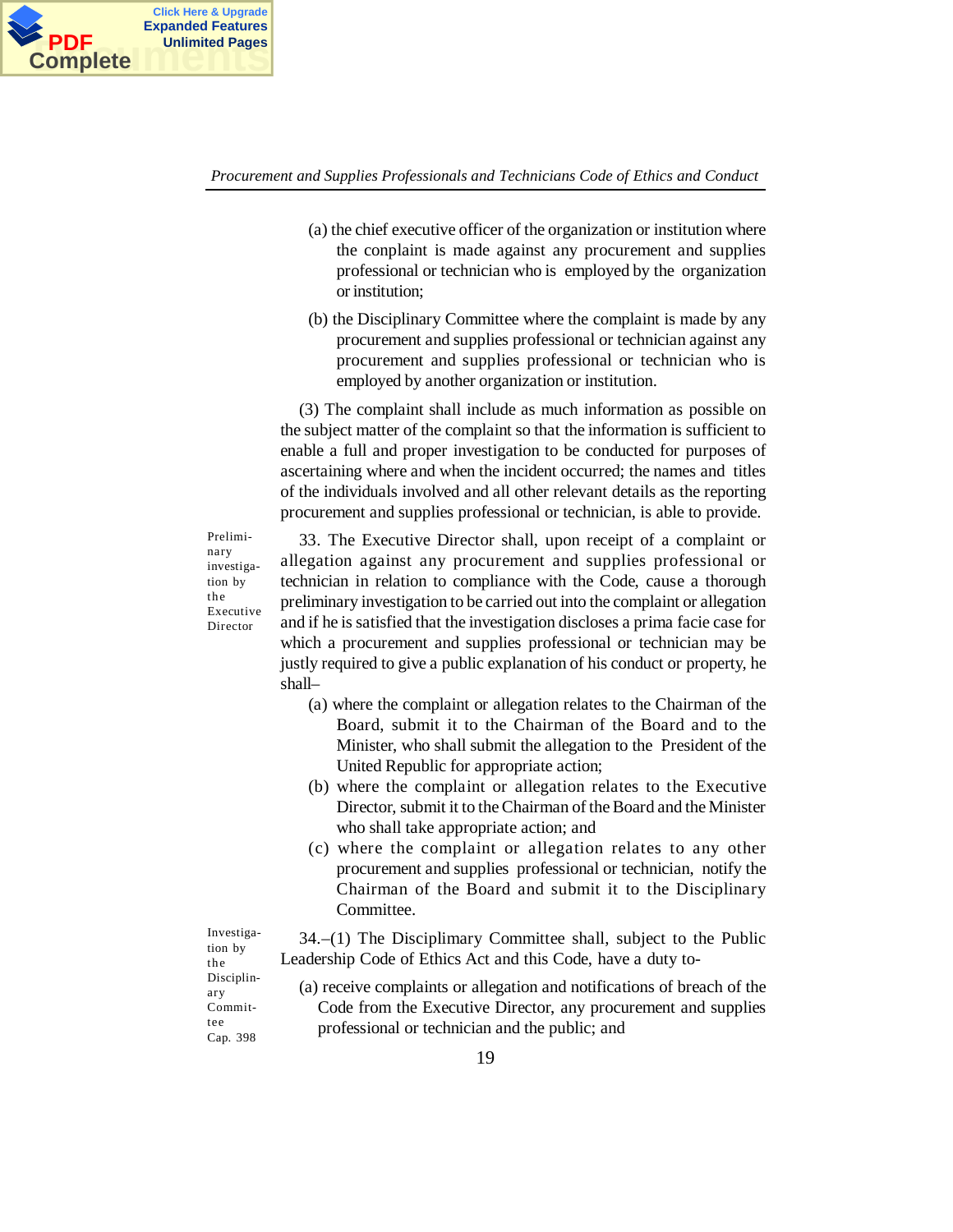

*GN. No. 365 (contd.)*

- (a) it is, in the opinion of the Board or the Disciplinary Committee, material to any investigation;
- (b) it is required by law, order or direction of any court, regulatory body; or
- (c) the Board or the Disciplinary Committee, is of the opinion that it would be in the best interests of the employer to disclosed it.

(2) The Complainant will receive information about the outcome of any investigation concluded regarding his compliants.

(3) Failure to report actual or suspected violation shall be in it self violation of this Code.

(4) All complaints of violation of this Code shall be made in good faith with reasonable grounds for believing that a violation has taken place.

Determination of complaint

37.–(1) The Board or the Disciplinary Committee, may upon determination of the complaint, take any action against any procurement and supplies professional or technician who has made a complaint frivolously, maliciously, in bad faith or otherwise abuse the policies and procesures.

(2) The Procurement and Supplies Professionals and Technicians Board reserves the right to take action as the Disciplinary Committee deems appropriate against any procurement and supplies professional or technician.

Nonretaliation policy

38.–(1) No procurement and supplies professional or technician, shall be subject to any retaliation action by the employer, Procurement and Supplies Professional and Technicians Board, any other procurement and supplies professional or technician, because of any complaint made in good faith.

(2) Any procurement and supplies professional or technician, who in good faith reports an actual or suspected violation of the Code, laws and Regulations shall not be discharged, demoted, suspended, harassed or in any manner discriminated against with respect to good faith reporting of any concerns or complaints.

(3) Any complaints alleging retaliatory action shall be dealt with in the same manner as any complaints alleging a violation of the Code as set out under this Part.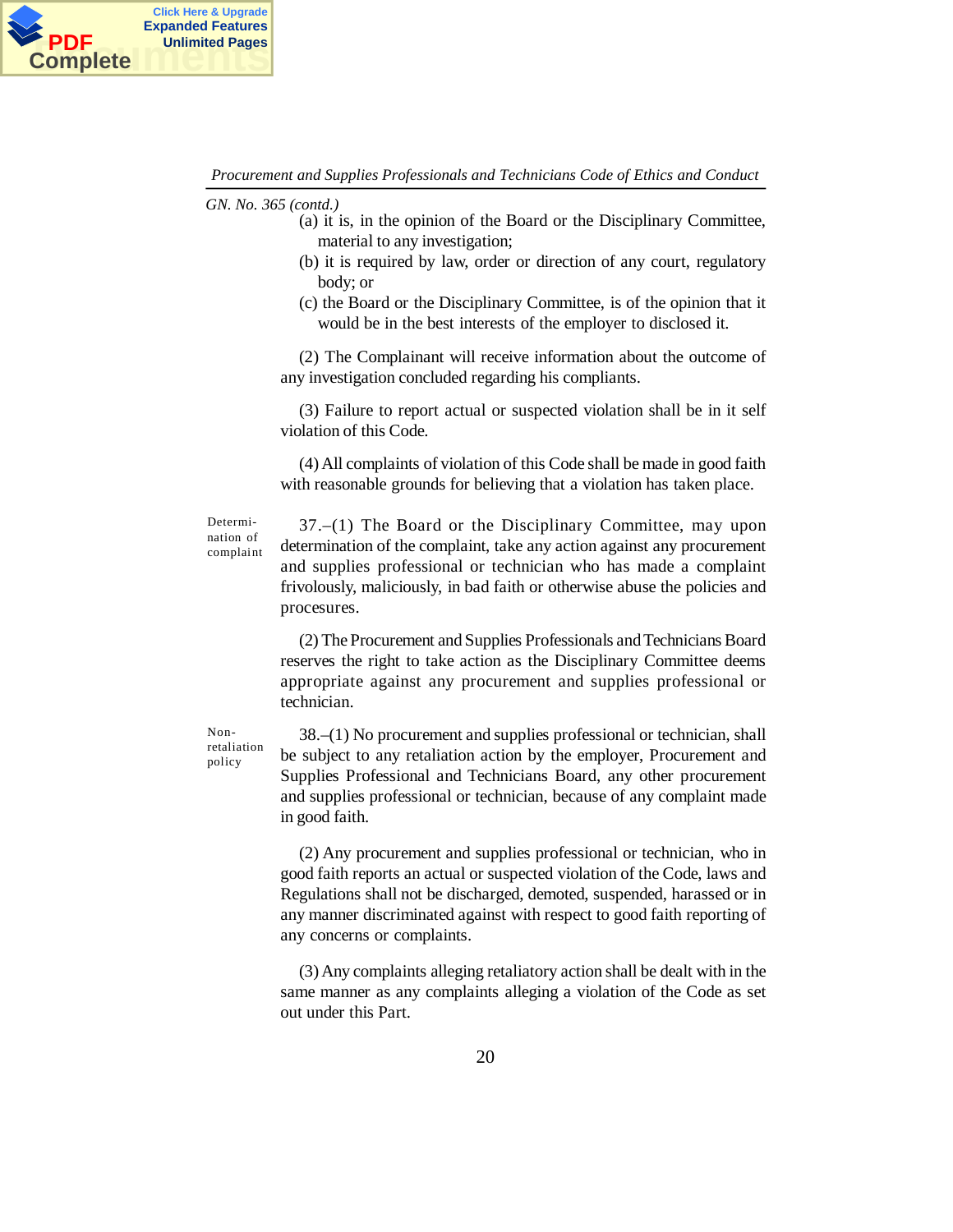

*GN. No. 365 (contd.)*

### PART IX

ADMINISTRATION AND ENFORCEMENT OF THE CODE OF ETHICS AND CONDUCT

39. No member of the Board or its committee shall be eligible for appointment by the members of the Board or committee to any officer or position under the supervision of the Board or committee.

40. A procurement and supplies professional or technician who failed to comply with the standards contained in this Code shall be subjected to appropriate discipline measures including deregistration, referral for criminal prosecution, and restitution for any losses or damages resulting from the violation.

41.–(1) Disciplinary action may be taken-

- (a) where a procurement and supplies professional or technician, authorize, condones, participates in or conceals directly actions which are a violation of the Code;
- (b) where a procurement and supplies professional or techniciandeliberately fails to report a violation concerning a violation of the Code;
- (c) against a supervisor of a procurement and supplies professional or technician, who disregards or approves a violation or who fails to prevent or report violations;
- (d) against supervisors who retaliate directly or indirectly or encourage others to retaliate against a procurement and supplies professional or technician, who reports a viiolation of this code;
- (e) against a procurement and supplies or technician who knowingly falsely accuses another procurement and supplies professional or technician, of a violation of policy, law, rule, Regulation or code of ethics or raises any ethics or compliance issue under false pretences;
- (f) against any procurement and supplies professional or technician who retaliates directly or indirectly or encourages others to do so against a person or a procurement and supplies professional or technician who reports a violation of the Code.

(2) The registration and disciplinary committee shall before making dicision on any allegation or complaint, accord the procurement and supplies professional or technician, the right to-

(a) be informed of the allegation or complaint;

Disciplinary action

Prohibited appointments to other positions Failure to comply with the Code

to be taken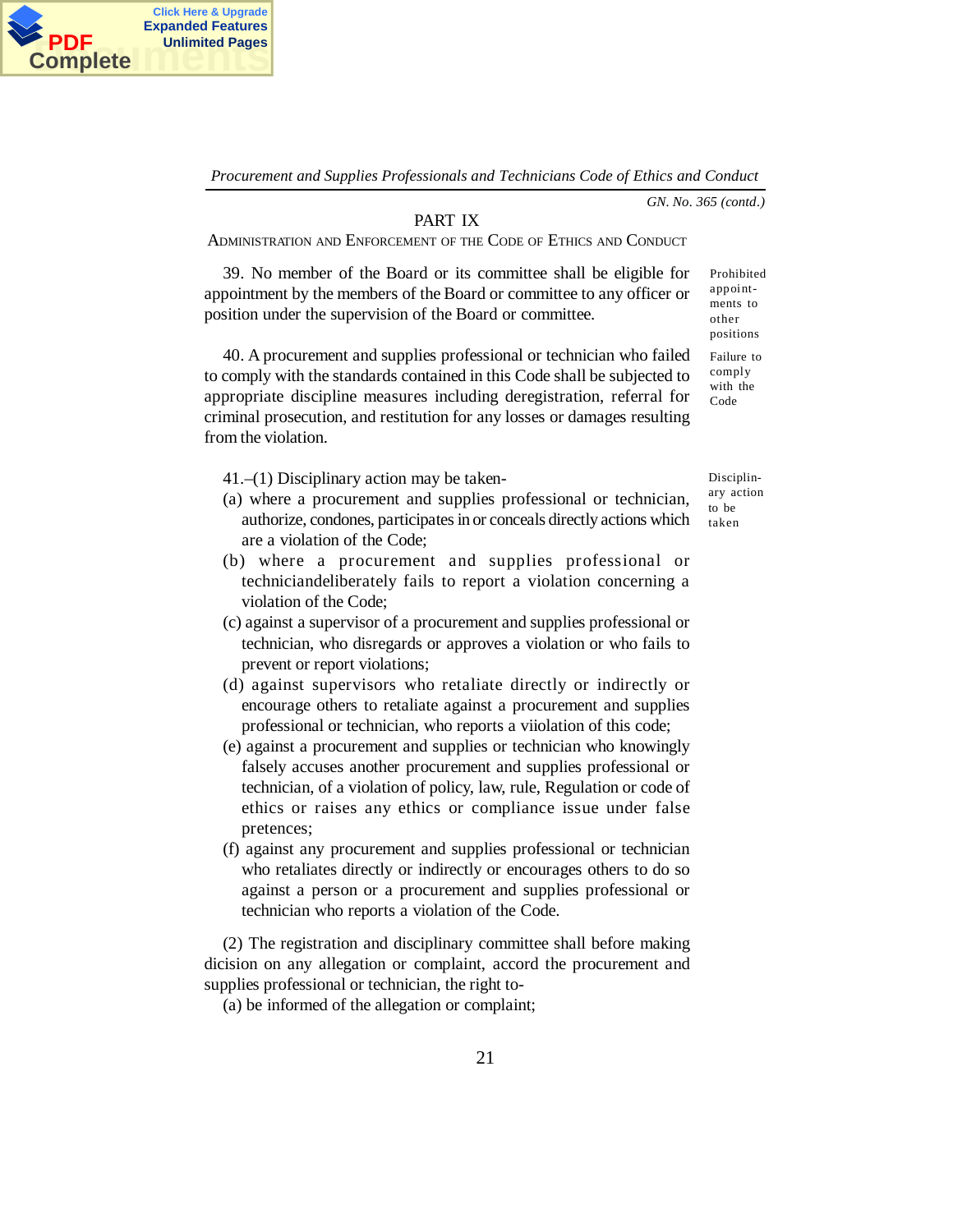

*GN. No. 365 (contd.)*

- (b) receive ample previous notice of proceedings;
- (c) submit evidence;
- (d) have independent hearing officers to the exclusion of investigating or prosecuting officers;
- (e) a decision based solely on the testimony and papers actually entered in the proceedings;
- (f) be given a full and fair opportunity to be heard before being found guilty;
- (g) be informed of the decision of the Disciplinary Committee on the allegation or compaint; and
- (h) appeal.

(3) Where the offence does not warrant to subject the offender before a court of law, and the Disciplinary Committee and the Board decide on de-registration, withdrawal of registration certificate or demotion, the procurement and supplies professional or technician shall, not later than thirty days after the date when notification of the decision of the Disciplinary Committee or Board is posted to him, submit an appeal in writing to the Appeal Board.

Financial interest in contracts

42. A procurement and supplies professional or technician who has a financial interest, directly or indirectly in a contract made by a customer, vendor, supplier, contractor or consultant on which the commonwealth or a state agency is an interested party, of which interest he has knowledge or has reason to know, shall be liable to a fine not exceeding three million shillings or to imprisonment for a term two years, or to both.

Declaration of interest

43. A procurement and supplies professional or technician who participates as procurement and supplies professional or technician, in a particular matter in which to his knowledge his immediate family member or partner, a business organization on which he is serving as officer, director, trustee, partner or employee, or any person or organization with whom he is negotiating or has any arrangement concerning prospective employment, has a financial interest, shall, except as permitted by this Code or other written law in force, be liable to a fine not exceeding three million shillings or to imprisonment for a term two years, or to both.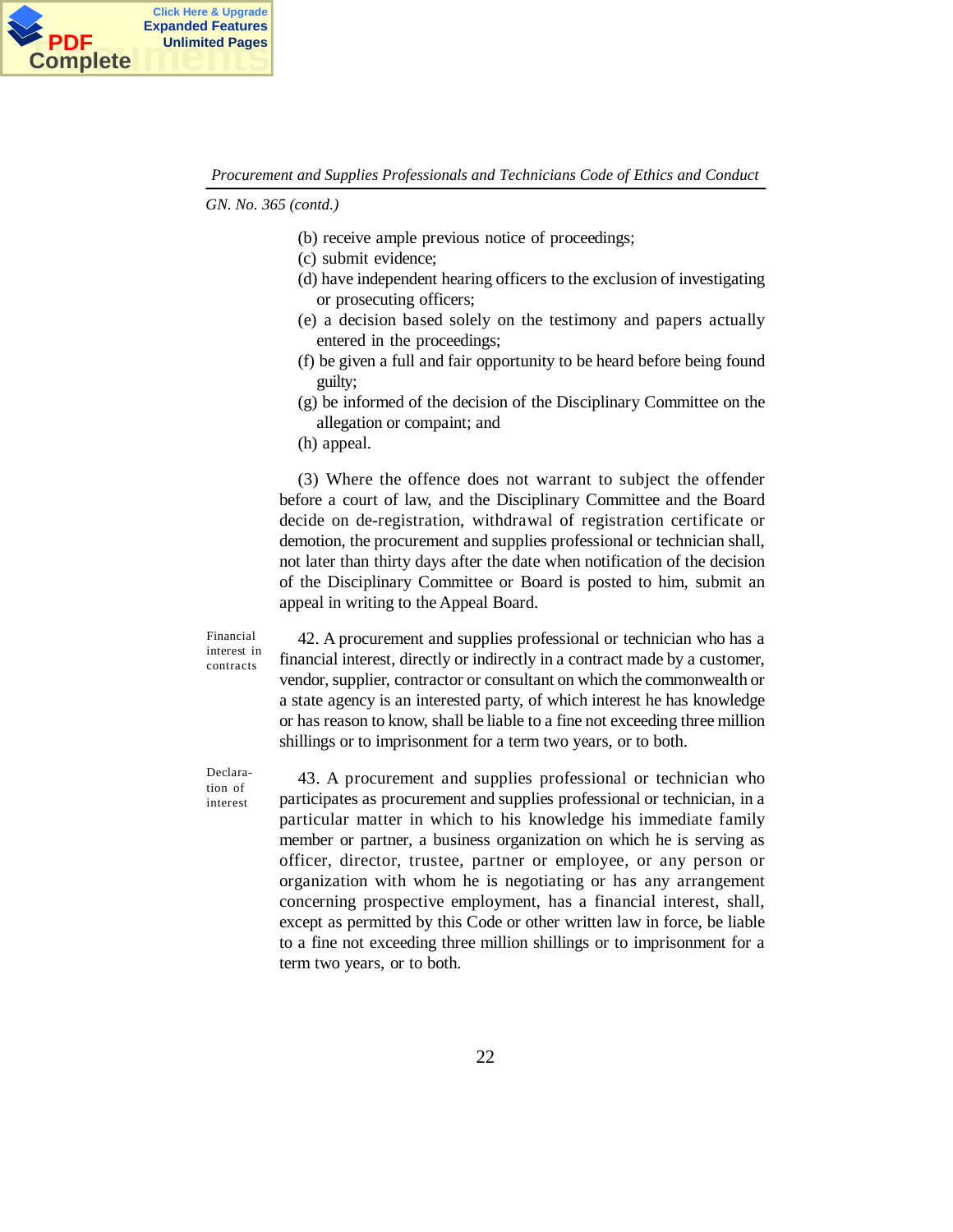

**PDF** Unlimited Pages<br> **Complete** 

**Click Here & Upgrade Expanded Features Unlimited Pages**

*GN. No. 365 (contd.)*

Professionals or

44. A procurement and supplies professional or technician who has a directly or indirectly, financial interest, in a contract made by his organization or institution of the same organization or institution in which he is employed, in or an agency of the organization or institution in which he is employed is an interested party of which financial interest he has knowledge or has reason to know, commits an offence and shall on conviction be liable to a fine not exceeding one million shillings or to imprisonment for a term not exceeding three years, or to both fine and imprisonment.

45.–(1) Without prejuduce to any other remedies provided by law, any violation of this Code, which has substantially influenced the action taken by any employer or state agency in any particular matter, shall be a ground for avoiding, rescinding or canceling the action on such terms as the interests of the commonwealth and innocent third persons require.

(2) The state ethics commission secretariat may bring a civil action against any person who has acted to his economic advantage in violation of this Code, and may recover on behalf of the commonwealth, damages in the amount of the economic advantage or five million shillings, whichever is greater.

46.–(1) A former procurement and supplies professional or technician, who-

- (a) knowingly acts as agent or procurement and supplies professional or technicial, and receives directly or indirectly compensation, from anyone other than the organization or institution in which he is employed or agency of the organization or institution in which he is employed in connection with any particular matter in which the organization or institution or agency of the organization or institution in which he is employed is a party;
- (b) has a direct and substantial interest in which he participated as a procurement and supplies professional or technician, of the organizatin or institution in which he is employed while so employed, or
- (c) within one year after his last employment has ceased, appears personally before any agency of the organization or institution in which he was employed or organization or institution in which he has employed as an agent for anyone other than the organization or institution in which he was employed or agency of the organization

technician having financial interest in contracts o f employer

Additional remedies for violation o f conflicts o f interests

Former professional or technician acting or receiving compensation from employer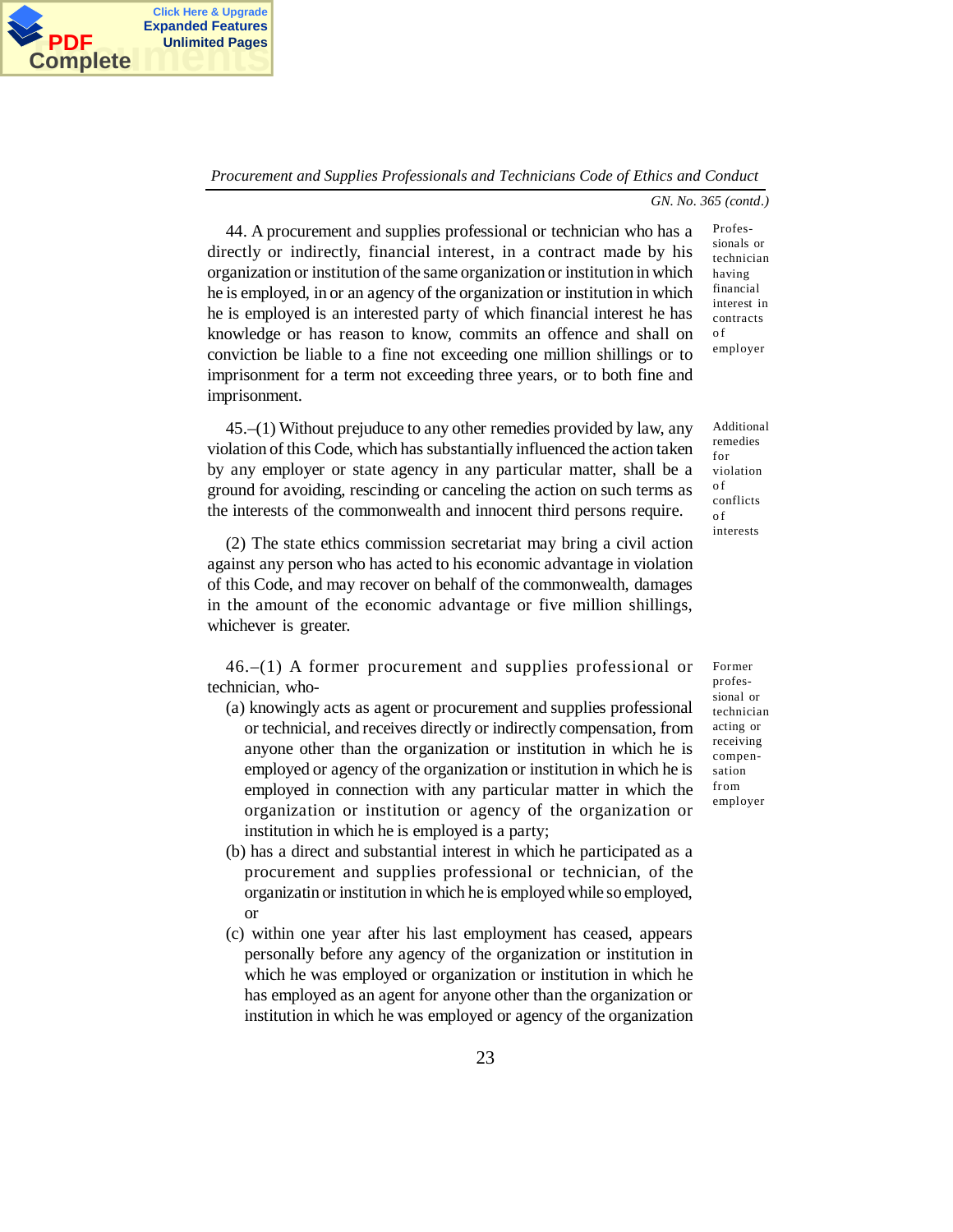

*GN. No. 365 (contd.)*

or institution in which he was employed in connection with any particular matter in which the organization or institution in which he was employed or agency of the organization or institution in which he was employed is a party or has a direct and substantial interest and which was under his official responsibility as a procurement and supplies professional or technician at any time within a period of two years prior to the termination of his employment,

commits an offence and on conviction is liable to a fine not exceeding three million shillings or to improsonment for a term not exceeding one year or to both.

- (2) A partner of a former procurement and supplies professional or technician of the employer who-
- (a) knowingly engages, during a period of one year following the termination of the latter's employment by the employer or agency of the employer, in any activity in which the former procurement and supplies professional or technician, is himself prohibited from engaging by this provision;
- (b) knowingly acts as agent for anyone other than the organization or institution in which he is employed or agency of the organization or institution in which he is employed in connection with any particular matter in which the same organization or institution or agency of the organization or institution in which he is employed is a party or has a direct and substantial interest and in which the procurement and supplies professional or technician, participates or has participated as a procurement and supplies professional or technician of the organization or institution in which he is employed or which is the subject of his official responsibility,

commits and offence and on conviction shall be liable to a fine not exceeding three million shillings or to imprisonment for a term not exceeding one years, or to both fine and imprisonment.

#### PART X

### MISCELLANEOUS PROVISIONS

This code and other laws Cap. 329, 16 Cap. 398

47. Nothing in this Code shall have effect of limiting or derogating from the Prevention and Combating of Corruption Act, the Penal Code, the Public Leadership Code of Ethics Act or any other written law, and the conslusion of proceedings under this Code shall not prevent the institution of criminal or other proceedings under any law in respect of a procurement and supplies professional or technician.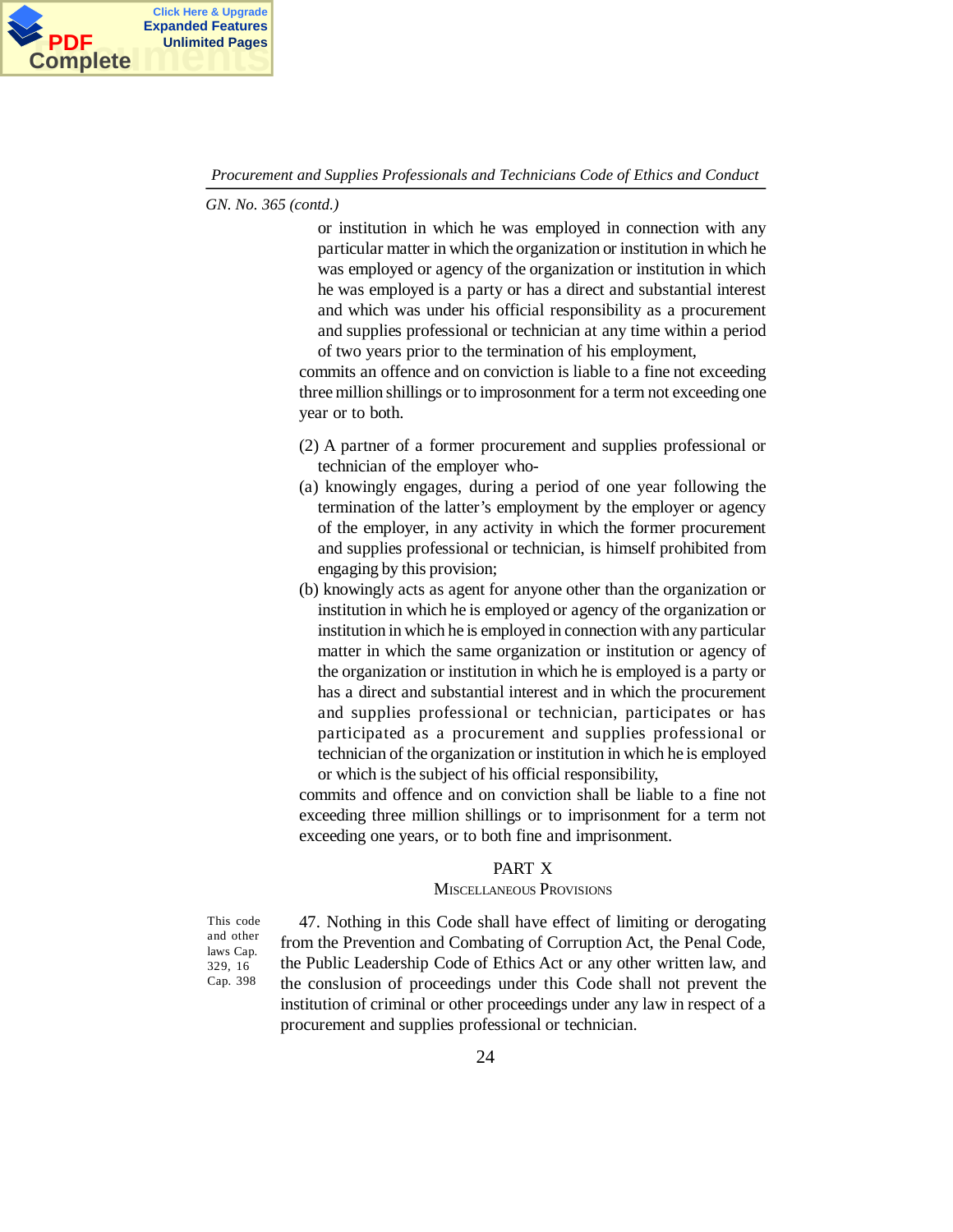

*GN. No. 365 (contd.)*

48. The Code of Conduct for registered materials management professionals made under the repealed Natianal Board for Materials Management Act is hereby revoked. Revocation Cap. 179

49. Not withstanding section 48 the revocation of the Code of Conduct for registered materials management made under the repealed National Board for Materials Management Act, shall not-

- (a) affect the previous operation of that Code of Conduct, order and rules or anything duly done or suffered under it;
- (b) revive anything not in force or existing at the time immediately before the commencement of this Code of Ethics and Conduct;
- (c) affect any right privilege or obligation or liability acquired, accrued or incurred under the revoked Code of Conduct.

Consequential and transitional provisions Cap. 179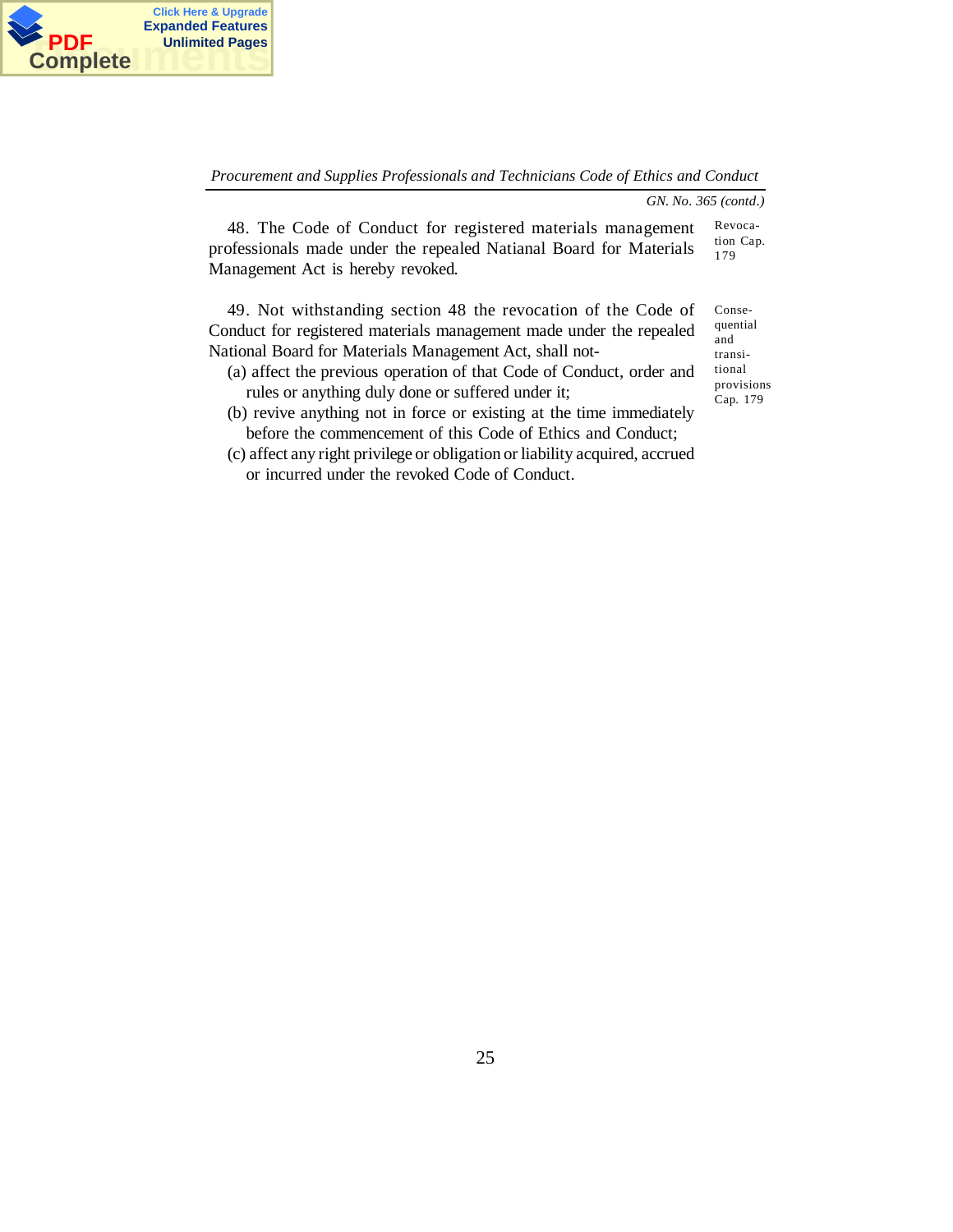

GN. No. 365 (contd.)

# FIRST SCHEDULE

#### **COMPLAINT FORM**

### $\left( Made\, under\, Regulation\,3\right)$

| Part I:                         | Particulars                                                                                              |  |  |  |  |
|---------------------------------|----------------------------------------------------------------------------------------------------------|--|--|--|--|
| 1.                              |                                                                                                          |  |  |  |  |
| 2.                              |                                                                                                          |  |  |  |  |
| Part II:                        | Nature/facts of the complaint [State the facts disclosing th cause of action<br>precisely and concisely] |  |  |  |  |
| (1)<br>(2)<br>(3)<br>(4)<br>(5) |                                                                                                          |  |  |  |  |
|                                 | Part III: Relief(s) being sought                                                                         |  |  |  |  |
| (1)<br>(2)<br>(3)<br>(4)        |                                                                                                          |  |  |  |  |
| Part IV: Verification           |                                                                                                          |  |  |  |  |
|                                 |                                                                                                          |  |  |  |  |
|                                 |                                                                                                          |  |  |  |  |
|                                 |                                                                                                          |  |  |  |  |